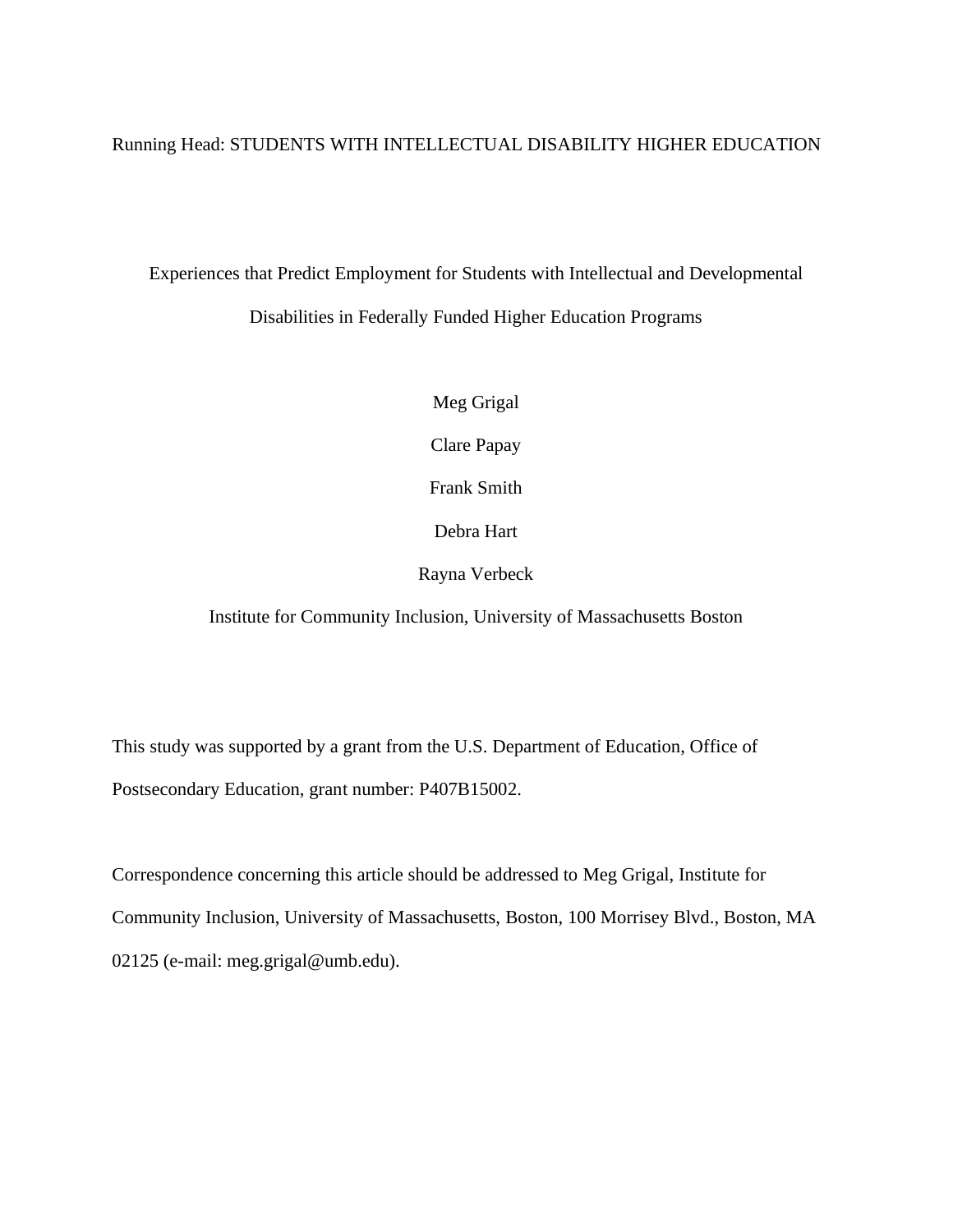#### Abstract

The Transition and Postsecondary Education for Students with Intellectual Disabilities (TPSID) model demonstration program, funded by the U.S. Department of Education's Office of Postsecondary Education was implemented initially from 2010 to 2015. During this time, 27 institutions of higher education were awarded grants to develop programs for students with intellectual and developmental disabilities (IDD) to access higher education. TPSID programs were charged with developing model demonstration programs that would lead to gainful employment. In this article, we identify predictors of employment while in the program and at exit for students who completed a TPSID program between 2010 to 2015. Results identified several predictors of employment for students with IDD. Authors share implications for future research and practice gleaned from the analysis.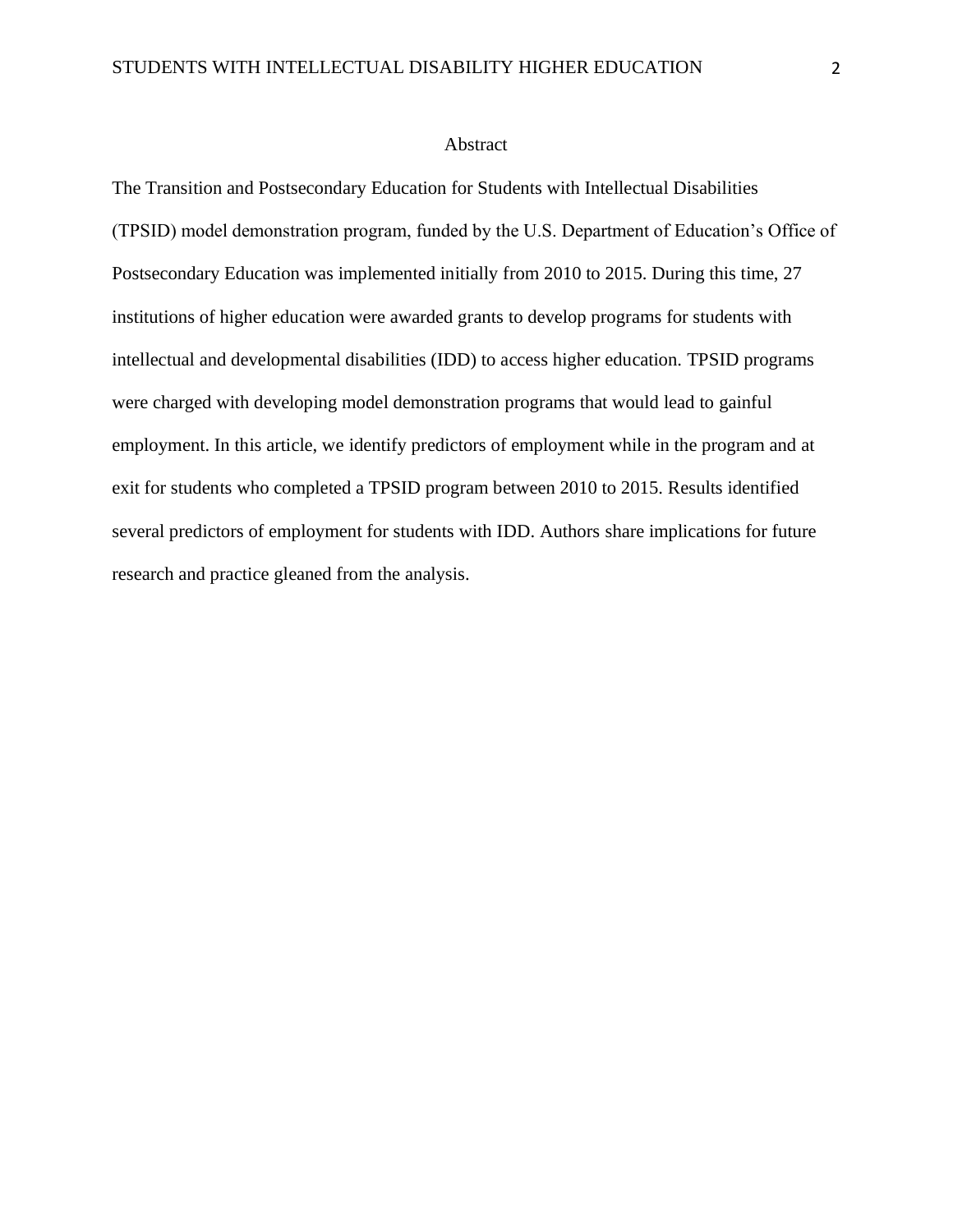Postsecondary education has long been recognized as a pathway to employment, with higher levels of education correlating with lower rates of unemployment and higher earnings (U.S. Department of Labor, 2017). Positive relationships between enrollment in postsecondary education and employment have also been found for youth and adults with intellectual and developmental disabilities (IDD; Smith, Grigal, & Sulewski, 2012; Smith, Grigal, & Shepard, 2018). For example, in looking at employment outcomes of youth with IDD who received vocational rehabilitation (VR) services using the RSA 911 dataset, Smith et al. (2018) found those who received postsecondary education services as part of their VR plans had higher employment rates and, in some cases, up to 51% higher wages than youth with IDD who did not receive postsecondary education services.

These initial findings suggest that access to higher education has the capacity to impact employment outcomes for people with IDD. However, support to access higher education from state agencies such as Vocational Rehabilitation varies from state to state (Grigal, Migliore,  $\&$ Hart, 2014) and higher education is seldom identified as a goal for students with IDD on their transition plans (Grigal, Hart, & Migliore, 2011). The emergence of new federal guidance and expansion of existing higher education program options in the past decade has created some promising advancements regarding access to higher education for students with IDD.

The catalyst for many of these advancements was the passage of the Higher Education Opportunity Act (HEOA) of 2008 (PL 110- 315), which reauthorized the Higher Education Act of 1965 (PL 89-329). The HEOA defined for the first time components that should be present in postsecondary education programs serving students with IDD. The legislation also indicated programs should emphasize inclusive academic access and result in competitive employment.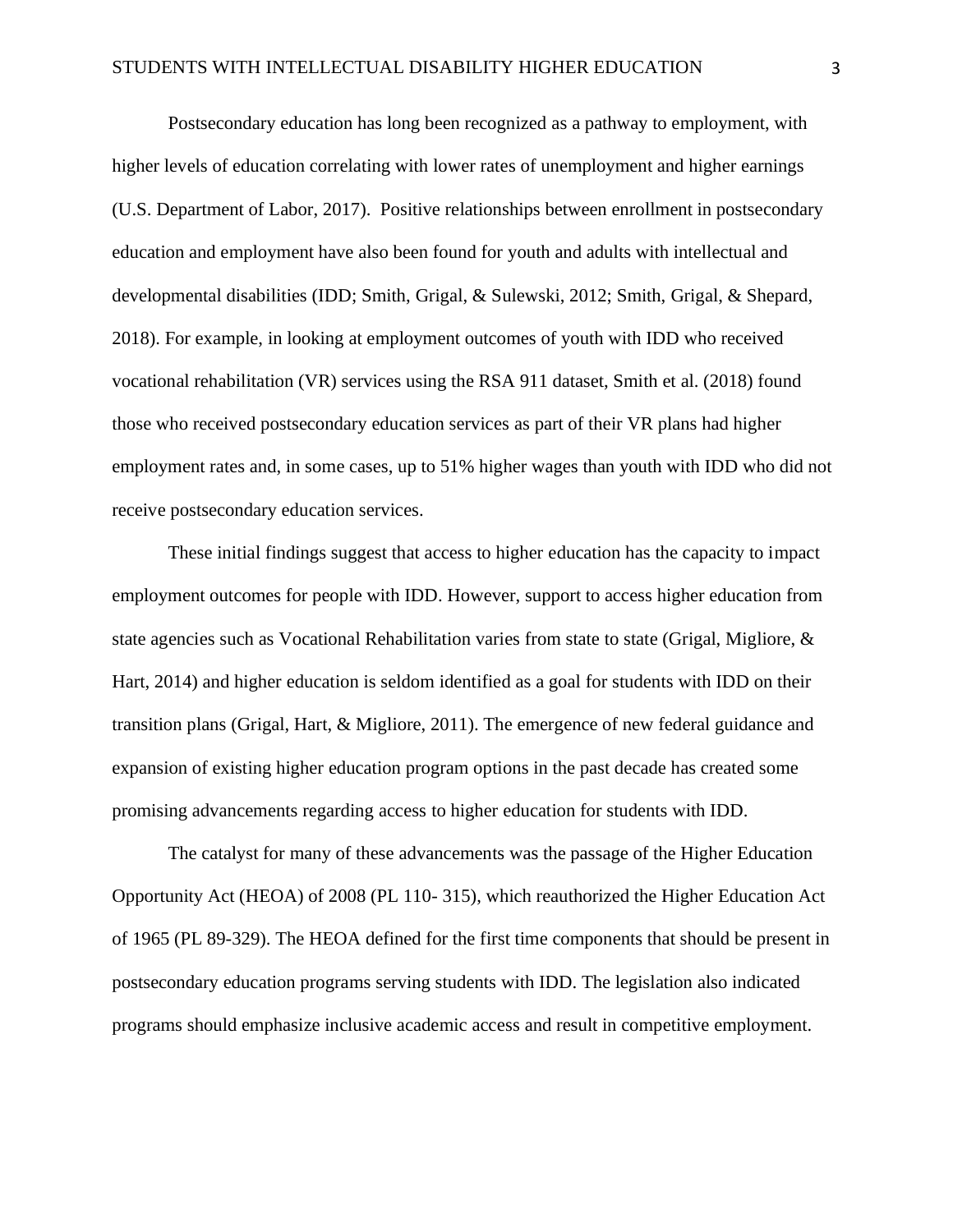In 2010, funds were appropriated under the HEOA to create model demonstration projects, referred to as Transition and Postsecondary Programs for Students with Intellectual Disabilities (TPSID). The intent of the TPSID projects was to enable institutions of higher education (IHEs) to create or expand high-quality inclusive model comprehensive transition and postsecondary programs for students with intellectual disability. Over a 5-year funding period, the first cohort of TPSID grantees enrolled 2,245 students at 58 college campuses in 23 states (Grigal, Hart, Smith, Domin, & Weir, 2017). Although TPSID projects targeted students with intellectual disability specifically, many programs also served students with autism and other developmental disabilities. Thus, we will subsequently use the term IDD to describe the disability status of the students enrolled in TPSID programs.

The TPSID grantees had a broad charge to establish model postsecondary programs that focused on academic enrichment, socialization, independent living skills, and integrated work experiences that lead to gainful employment. A national coordinating center (NCC), also created under the HEOA, was charged with evaluating the TPSID programs. The NCC created an evaluation protocol to gather data on programs and students each year. Using the descriptive data entered by TPSID faculty and staff each year, the NCC compiled aggregate summaries into annual reports reflecting the provision of academic and other services in the IHEs hosting TPSID programs. Certain student experiences were particularly relevant to determine if the TPSID program was meeting their performance measures, including: student status (high school or adult); student access to college courses, residential experiences, and career development and employment activities both during and at exit from the program; and student attainment of meaningful credentials (e.g., Grigal et al., 2017).

The NCC annual reports on the TPSID provided snapshots of services provided in a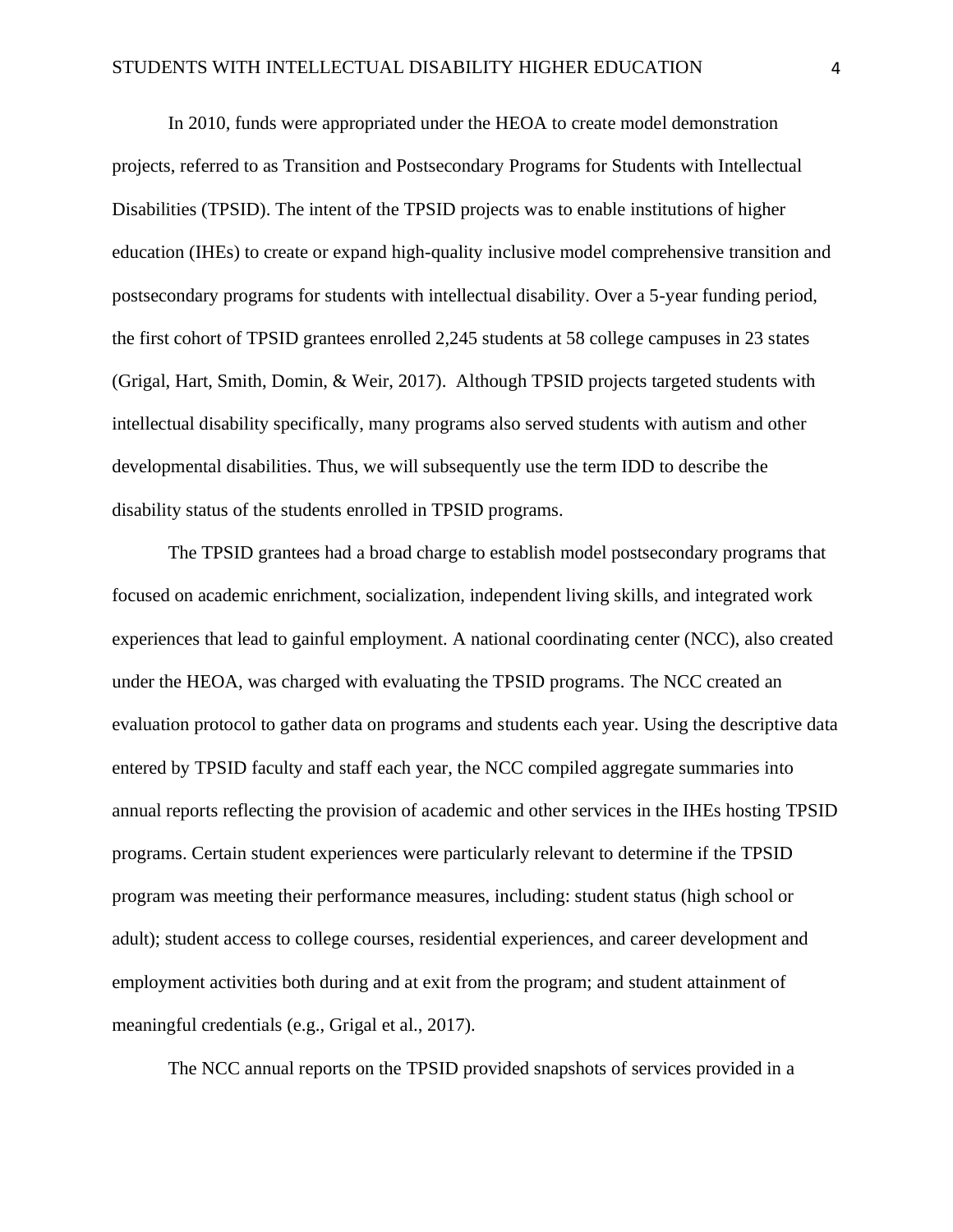particular funding year. For example, the report detailing activities in the fifth year of funding (2015), indicated 888 students attended TPSID programs at 52 IHEs (Grigal et al., 2017). Of these, one-quarter were high school students, receiving transition services in the TPSID program primarily through partnerships with local education agencies. The remaining students were adults with IDD, no longer receiving special education services under IDEA. Students enrolled in 5,775 college courses; 45% percent of these courses were inclusive, meaning that they were typical college courses attended by students without IDD. The remaining 55% of course enrollments were in specialized courses that were designed for, and offered only to, students with IDD.

Capturing the type of courses (inclusive vs. specialized) students in TPSIDs enrolled in was especially pertinent as one of the hallmarks of the TPSID program was to create *inclusive*  programs, meaning students would be able to access existing college courses and participate in campus organizations and activities. Accessing typical college courses provides students with access to a greater array of course content, exposure to college peers without or with other disabilities, and provides them with the potential, in some cases, to earn college credits (Papay, Grigal, Hart, Kwan, & Smith, in press). Although TPSIDs were not required to offer housing, many grantees provided students with IDD access to on and off campus living experiences. One quarter of students lived in housing that was provided by the IHE or TPSID (Grigal et al., 2017).

The TPSID Cohort 1 programs were also required to create and offer "meaningful" credentials to students with ID who completed a program. The nature and structure of these credentials was left to the discretion of the host IHE, as the federal guidance offered no definition for the term "meaningful." Most students with IDD who attend postsecondary education programs were not seeking a degree and instead were seeking nondegree credentials or certificates (Shanley, Grigal, & Weir, 2014). By the fifth year of funding (2015), 48 of the 52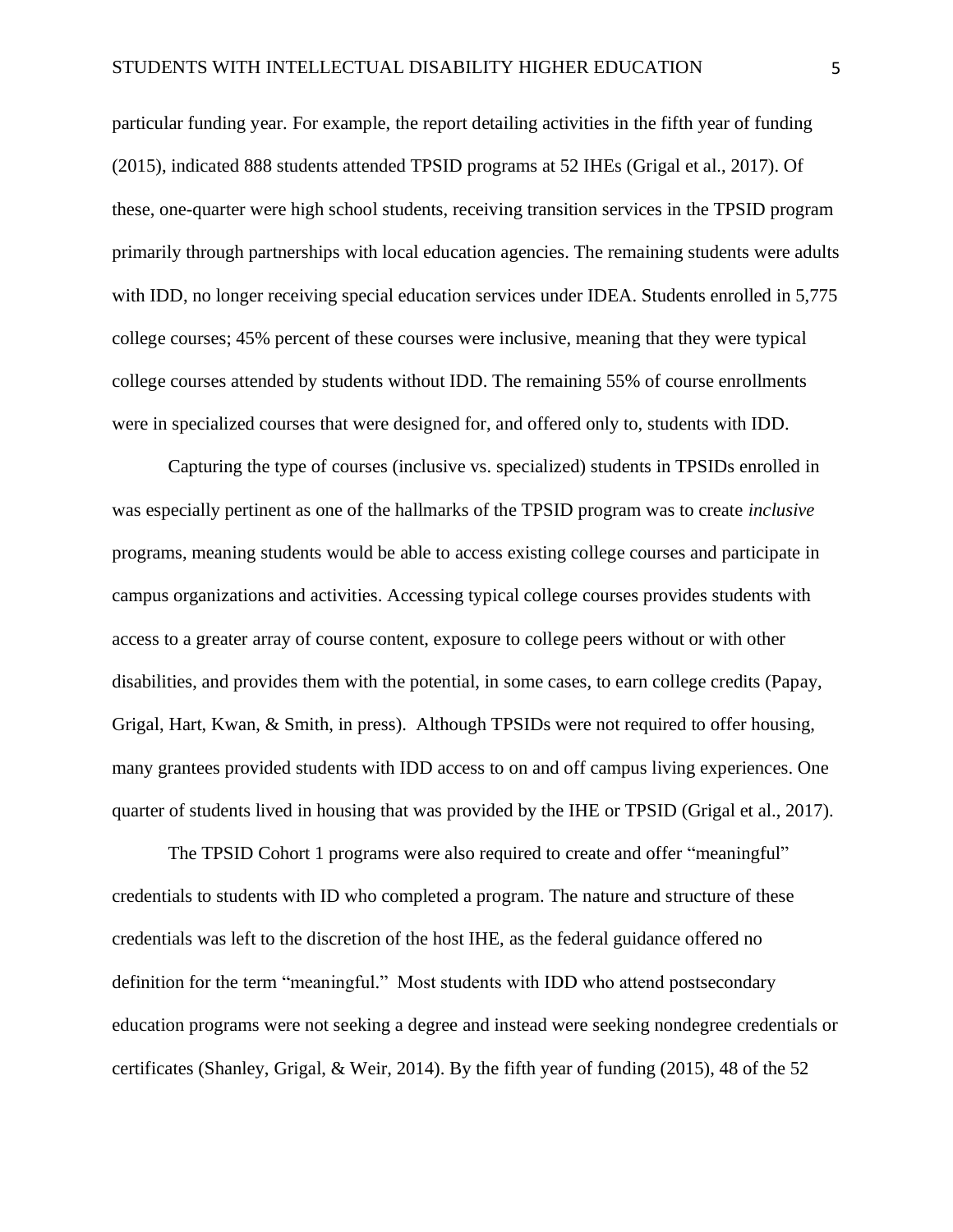TPSID programs offered some type of credential, most being general postsecondary education certificates (e.g. Certificate of Academic and Career Studies). Non-degree credentials such as certificates have been found to be of value for workers, with individuals holding certificates earning more than those with only high school education (Carnevale, Rose, & Hanson, 2012). In 2016, 27% of adults in the U.S. held non-degree credentials (Cronen, McQuiggan, & Isenberg, 2017) and data from 2009 show that more than 1 in 10 American workers report a certificate as their highest educational credential (Carnevale et al., 2012). Presumably, the credentials issued by the TPSIDs or host IHEs were intended to provide similar benefits for students with IDD in terms of supporting positive employment outcomes.

The credentials offered by TPSIDs varied in terms of their format and structure and the extent to which they were approved by the host IHE (Shanley et al., 2014). Some TPSIDs provided their students with pathways toward existing IHE credentials; others developed new credentials. Some of the newly developed credentials were established via the typical IHE credential development process and were available to all students at the IHE, including students with IDD. Other newly developed credentials were established internally in the TPSID program and offered *only* to students attending the TPSID program. These TPSID-specific credentials were not awarded or recognized by the host IHE.

To prepare for employment in early adulthood, individuals with IDD require work experiences during high school in real work settings followed by a combination of training, close supervision, and support from employers, coworkers, and job coaches once they enter the workforce (Lindstrom et al., 2014). Early paid work experience has been shown repeatedly to be a strong predictor of postschool employment (Gold, Fabian, & Luecking, 2013; Test, et al., 2009; Wehman, et al., 2015). To prepare students to engage in gainful employment, TPSID programs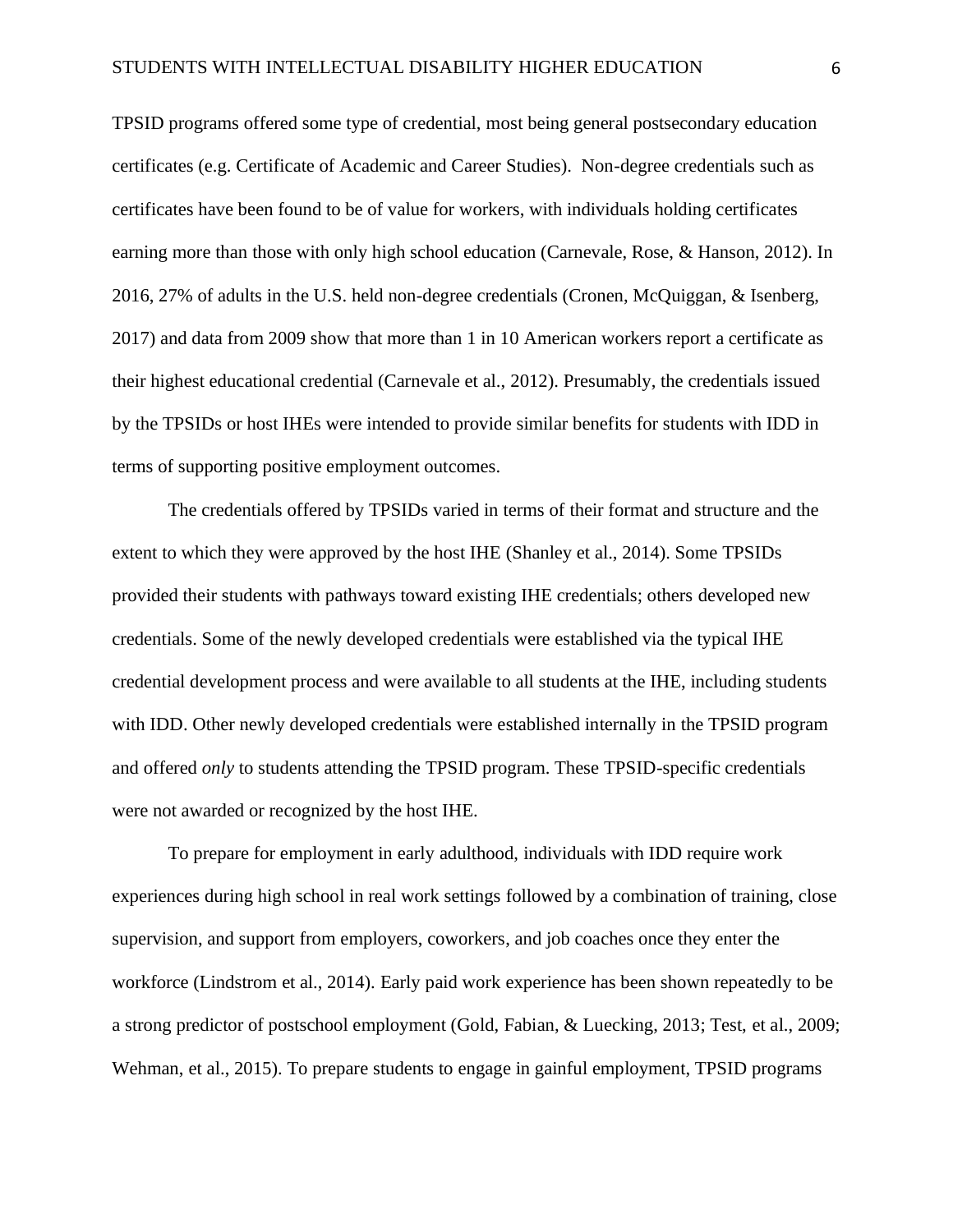offered an array of career development and employment activities. For example, in the 2014- 2015 academic year, 60% of students participated in career development activities, including internships, unpaid job training, or service learning. More than a third of students held a paid job and some held more than one job (Grigal et al., 2017). The data on the experiences of students attending TPSID programs provided an opportunity to discern if the program priorities of academic inclusion, residential access, credential attainment and employment preparation have been effective in guiding students toward the targeted outcome of paid employment.

Studies have examined outcomes of individuals with IDD who enroll in postsecondary education through data collected from single programs or from a small number of programs. For example, Butler, Sheppard-Jones, Whaley, Harrison, and Osness (2016) surveyed 19 students with IDD who had participated in two semesters of college in Kentucky about a variety of life outcomes including health, employment, and relationships using the National Core Indicators, Adult Consumer Survey. In comparing their responses to a randomly selected group of similar age respondents with IDD from the same state, they found higher education positively impacted life outcomes across a variety of domains including employment. Individuals in the college student group were almost three times more likely to be employed in the community than those in the comparison group. These authors reported a need to further explore the impact of higher education on adult outcomes and further studies using larger samples.

Additionally, Moore and Schelling (2014) surveyed 34 graduates with IDD from two higher education programs, one specialized and one integrated, regarding current and desired employment status. Employment outcomes of graduates from each postsecondary program were compared to the other, as well as to data from students with IDD who had not attended a postsecondary program (utilizing the National Longitudinal Transition Study-2). Significantly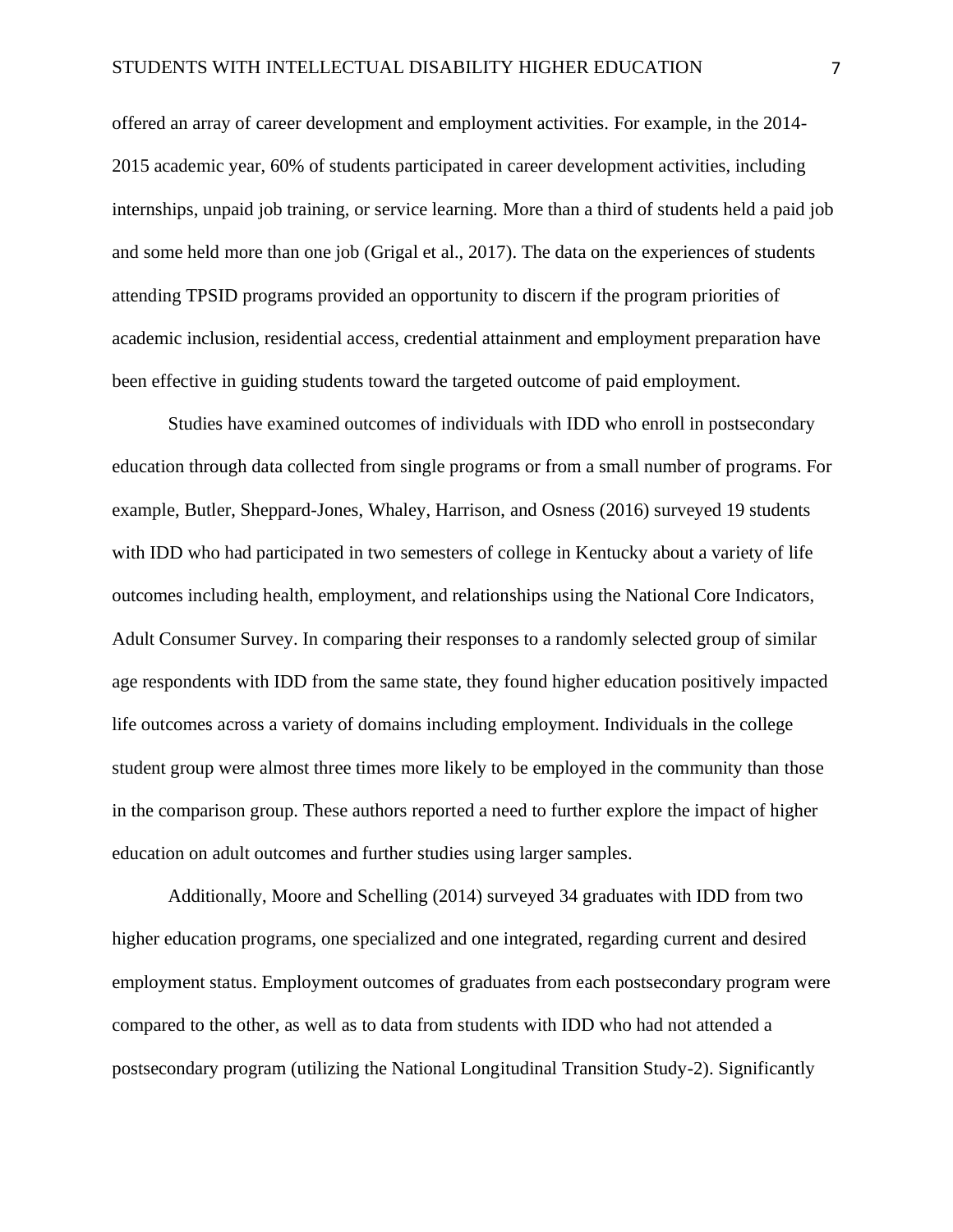more positive employment outcomes were found for individuals with IDD who attended postsecondary programs compared to those who did not attend such programs. Little difference was found in the level of positive benefit between the integrated and specialized program models. Moore and Schelling selected the programs involved in the study which reduced potential for generalizing the results to other postsecondary programs.

Studies have also begun to examine the practices used at TPSID programs to address preparation for employment. For example, Petcu, Chezan, and Van Horn (2015) conducted a survey of higher education programs serving students with IDD in the U.S. (both TPSID and non-TPSID), finding the majority of students were receiving numerous employment preparation supports but little access to paid work experiences. A study by Qian, Johnson, Smith, and Papay (2018) examined predictors of paid employment for students with IDD who were attending two community and technical colleges in one midwestern state funded by a TPSID grant. They found students who took only inclusive courses, participated in campus events, had work experience before entering the program, and volunteered or did community service were more likely to have a paid job at or above minimum wage during one year of attendance at a TPSID program.

It is clear from emerging research that higher education can have a positive impact on the employment outcomes of students with IDD. However, much of the previous research has been limited to small samples sizes representing one or a small number of higher education programs. The TPSID dataset offers the opportunity to examine some of these same variables using a substantially larger dataset. Although it is not a representative sample of all of the existing higher education programs enrolling students with IDD in the U.S., it is the most comprehensive longitudinal dataset available on college students with IDD. Given our knowledge of the primary focal areas of the TPSID programs, and the intended purpose of the program to prepare students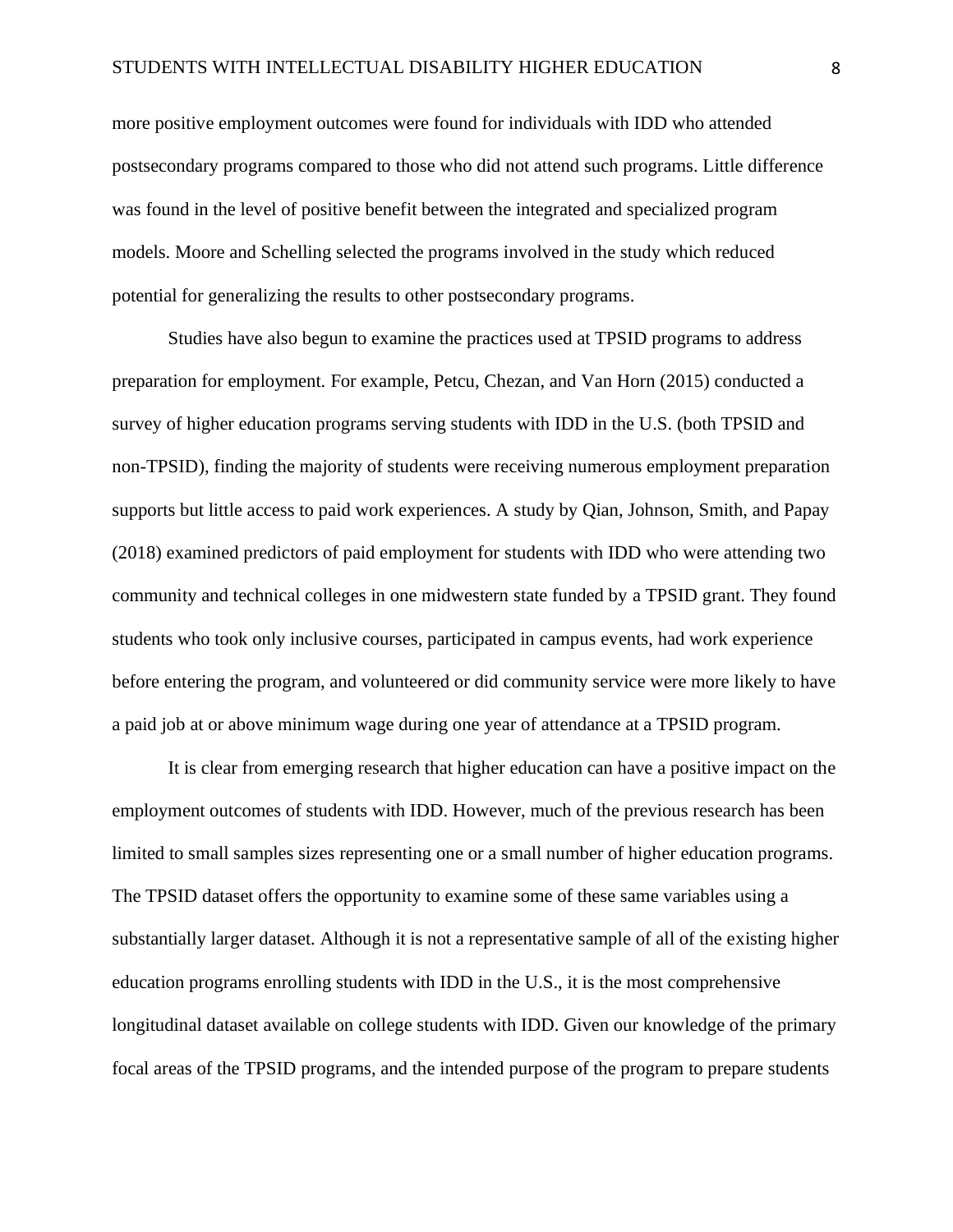for gainful employment, the current study sought to conduct a secondary analysis of the TPSID Cohort 1 data to determine which student characteristics and experiences predicted student employment, both during and at the end of their college experience. The following research questions were examined:

- 1. What postsecondary education experiences predict obtaining a paid job while in a federally funded higher education program after controlling for student characteristics?
- 2. What postsecondary education experiences predict having a paid job at or within 90 days of exit from a federally funded higher education program after controlling for student characteristics?

# **Method**

# **Data Source**

We conducted secondary analysis of data collected from Cohort 1 TPSID programs by the NCC between 2010 and 2015. Data were collected annually from all sites that received TPSID funding and were entered by faculty and staff at the TPSID program. The NCC developed a web-based data management system on a secure online platform (Quickbase) to capture program and student data each year of implementation. TPSID staff were required by their funder to report key program and student information to the NCC using the web-based system. The evaluation protocol captured both program level data (e.g., staffing, funding, collaboration, access to IHE systems), as well as required student level data (e.g., enrollment in courses, engagement in internships, work study, paid/unpaid employment). For the present analysis, a record was created for each student including student demographics, experiences across their entire postsecondary education program, and exit information.

# **Sample**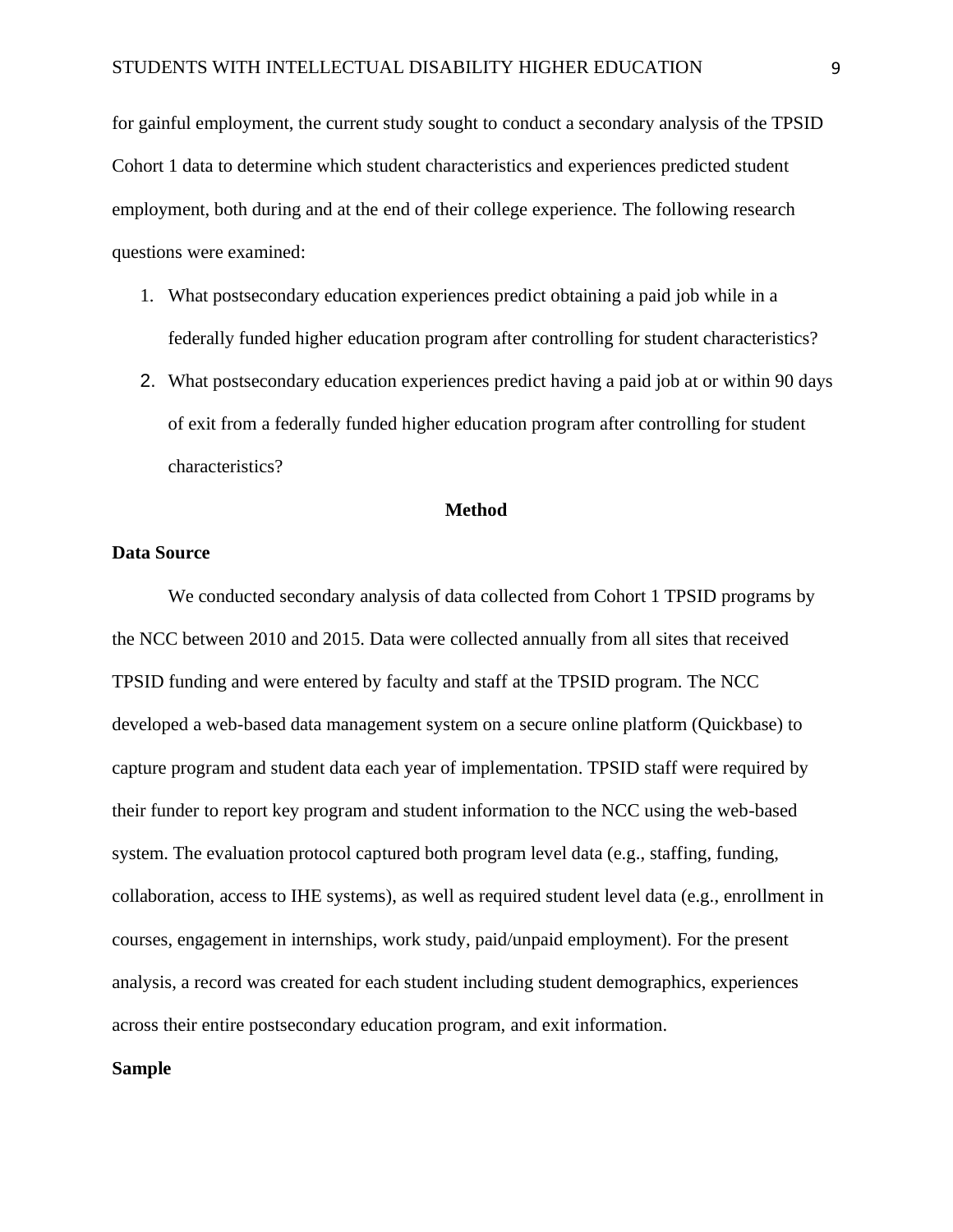We applied several selection criteria to obtain the sample for the present analysis. First, we selected only those students who had completed a TPSID program and excluded those who had exited prior to program completion. This ensured the data reflected the entirety of a students' experiences in a higher education program and that they were not skewed by the experiences of students who dropped out prior to completing a program. Second, students who had not enrolled in at least one inclusive college course were excluded from the sample. Although TPSIDs were charged with providing supports for the inclusion of students with intellectual disability in academic courses, two programs did not enroll any students in inclusive coursework and were therefore atypical. Students who attended these two programs  $(n = 67)$  were removed from the analysis. An additional 161 students who had no inclusive course enrollments reported (100 who attended a highly specialized program and another 61 due to missing data) were removed from the sample because we could not determine if the lack of course enrollment data was due to missing data and we wanted to ensure a consistent sample of students who had all access higher education, including coursework. The final sample size was 686 who attended a total of 43 programs. A description of the sample is provided in Table 1. The mean age of students was 21.8 years old (*SD* = 3.3), median and mode were 21 years old, and the range was 17 to 51.

## **Variables**

*Predictor variables.* Two types of variables were entered into the analysis of predictors of employment: student characteristics and student experiences. Student characteristic variables were: age, gender, race, ethnicity, disability, and ever employed for pay at or above minimum wage prior to the TPSID program. See Table 1 for data on student characteristic variables. Although the purpose of the TPSID model demonstration program was to serve students with ID,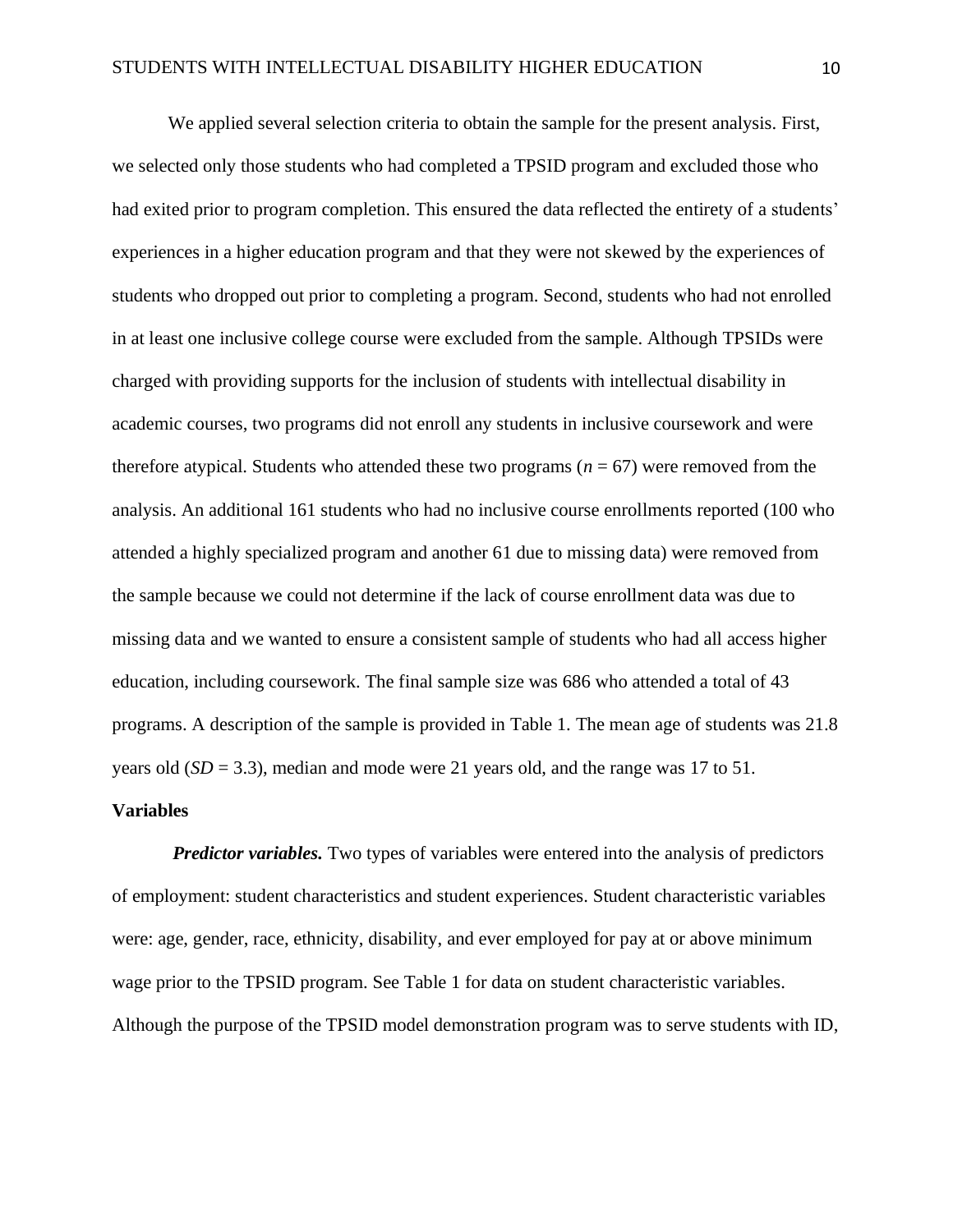some programs served students with autism only or autism plus ID. A minority of students in the sample  $(n = 39)$  attending these programs were reported to have other developmental disabilities.

The following aspects of students' experiences while enrolled in an inclusive higher education program were examined as predictors of employment: (a) *If a student attended a twoor four-year IHE*. Programs were located at either two-year (i.e., community or junior colleges) or four-year (e.g., universities) IHEs. Note that the type of institution (two- or four-year) was not synonymous with the length of the program a student attended. Students who attended both twoand four-year IHEs were enrolled from between 1 and 4 years; (b) *If a student was dually enrolled at any point during the TPSID program*. Dual enrollment refers to enrollment in higher education during the final years of high school while continuing to receive special education services; (c) *The number of inclusive course enrollments for a student*. Inclusive courses are typical college courses attended by students without IDD. This variable examined the amount of inclusive coursework taken by a student; (d) *The number of specialized course enrollments for a student*. Specialized courses are courses designed for, and offered only to, students with IDD, often focusing on topics such as life or social skills or career development. This variable examined the amount of specialized coursework taken by a student; (e) *If a student took any specialized courses*. This variable examined whether students took either any or no specialized courses. We included this binary variable as a similar binary variable was found to be a significant predictor of employment by Qian et al. (2018); (f) *If a student lived in IHE housing at any point during their program.* Some TPSID programs were located at campuses that offered housing to all students and some created access to IHE housing for students in the TPSID program. This variable examined whether students lived in IHE housing at any point during their program; (g) *If the student engaged in any career development experience during the program*.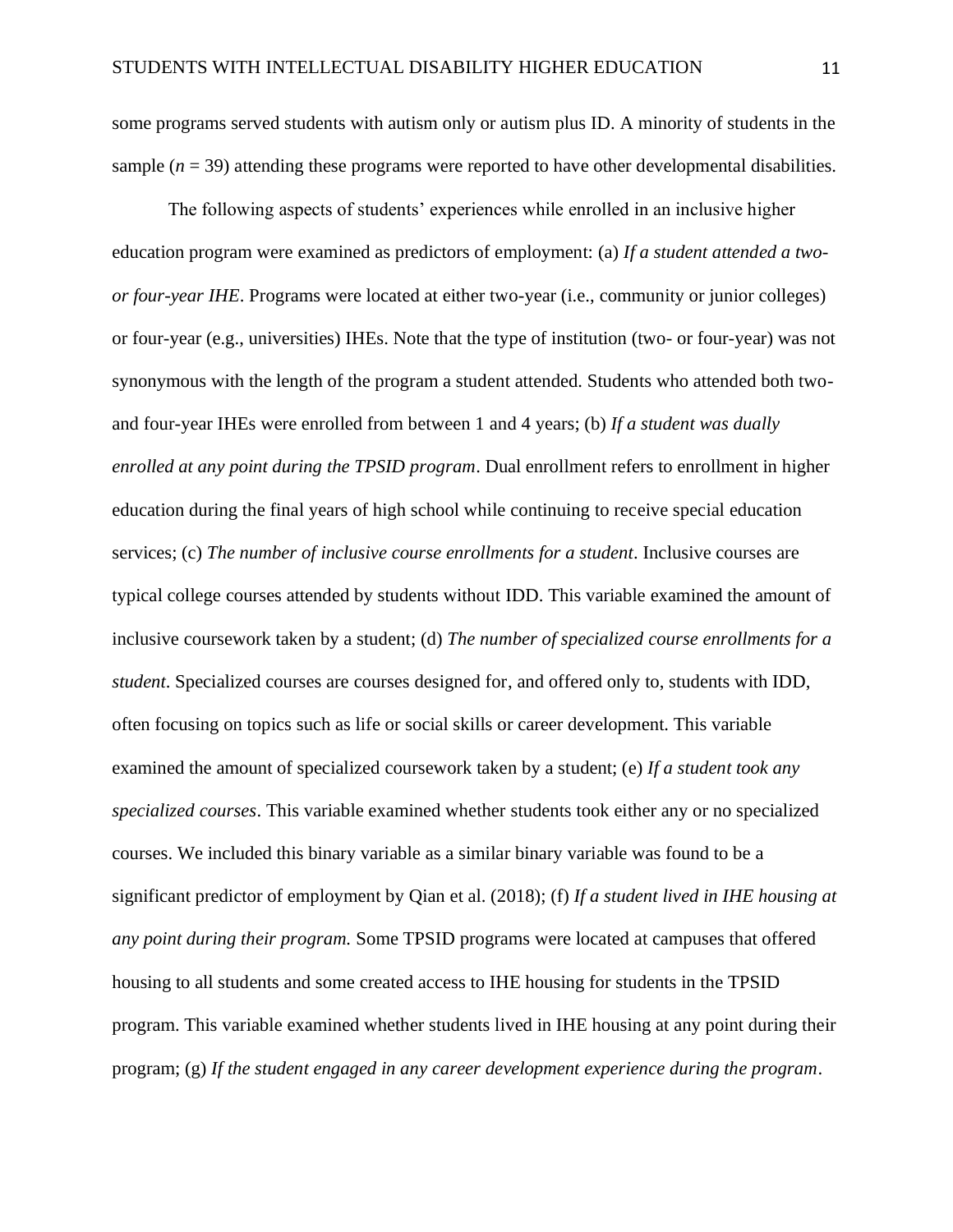Career development was any preparation for employment that is unpaid (e.g., internships, volunteering, or service learning); (h) *If the student earned a credential that was available to all students*. A credential is a document that proves a person's achievements at an IHE education (e.g., transcripts or diplomas) or competence/skills in a particular field (e.g., certificates). Available to all students means that the credential is available for both students in a TPSID program and non-TPSID initiatives to earn. This was a binary variable:  $1 =$  student earned a credential that was available to all students or  $0 =$  they did not earn a credential that was available to all students (i.e.,  $0 =$  either they did not earn a credential, or they earned a credential that was not available to non-TPSID students); (i) *If a student earned a credential that was awarded by the IHE*. A credential awarded by the IHE likely means that the credential has been approved through the IHE's governance structure and is an official offering of the IHE. This was also a binary variable:  $1 =$  student earned a credential that was awarded by the IHE or  $0 =$  they did not earn a credential awarded by the IHE (i.e.,  $0 =$  either they did not earn a credential, or they earned a credential awarded by an entity other than the IHE, for example the TPSID program or local educational agency) (j) *Obtained a paid job while enrolled in the program*. A student was deemed to have obtained a paid job while enrolled in the program if a record was created for a paid job with a start date on or after the date they began the TPSID program. This variable was the criterion variable for research question one and became a predictor variable in research question two due to prior research documenting the predictive relationship between early paid work experience and later work (see Test et al., 2009); (k) *The number of years a student attended the TPSID program.* This was calculated based on the number of annual records entered for each student; and (l) *The year the student exited from the TPSID program*. This was determined by the date of exit entered for the student. See Table 2 for data on the binary or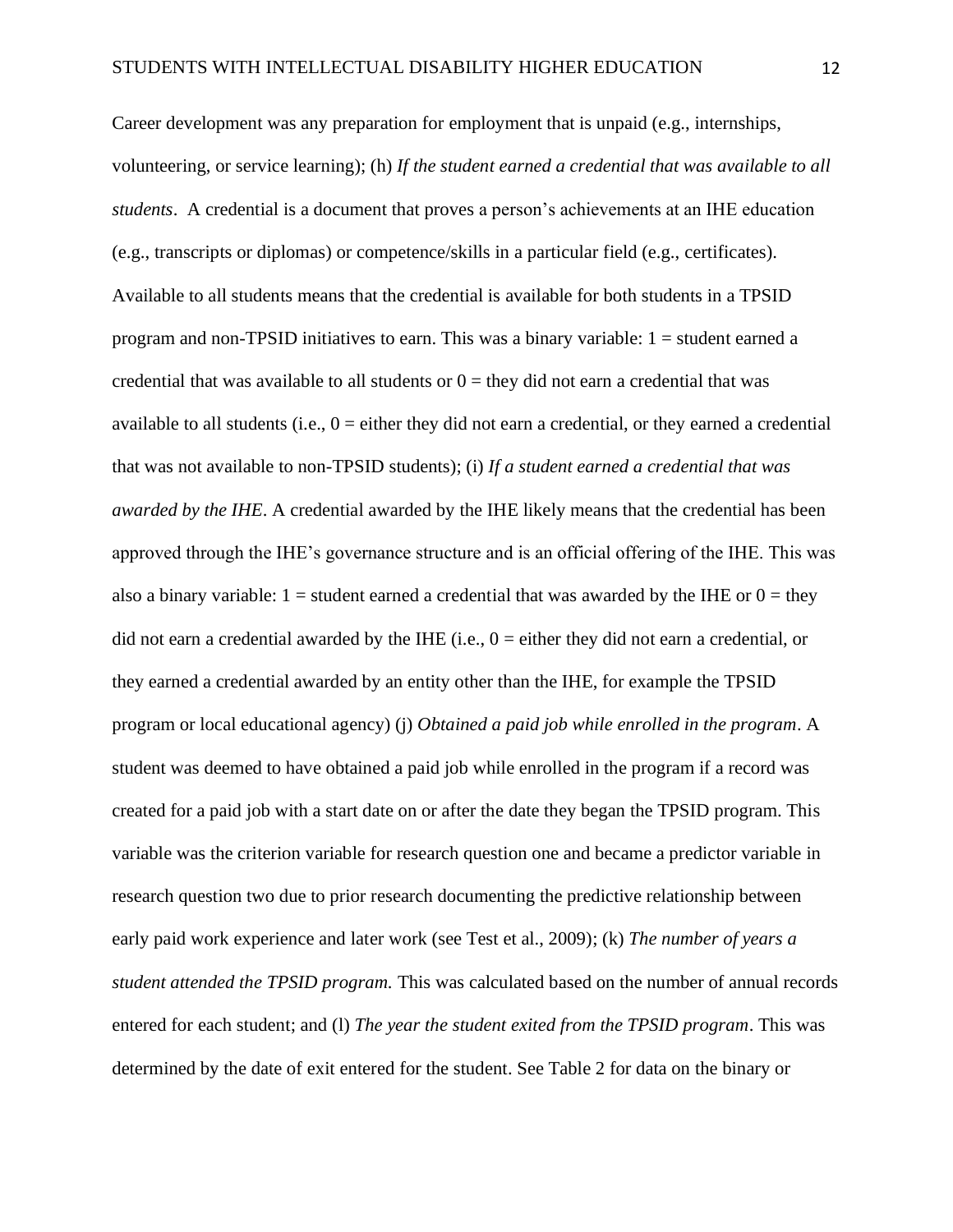categorical variables. Students enrolled in a median of 13.0 courses across their whole program  $(M = 17.0, SD = 14.2, mode = 4.0, range = 1 - 67)$ : a median of 4.0 total inclusive courses  $(M = 17.0, SD = 14.2, mode = 4.0, range = 1 - 67)$ : 6.0,  $SD = 4.9$ , mode = 2.0, range =  $1 - 34$ ) and a median of 7.0 specialized courses ( $M = 11.0$ , *SD*)  $= 13.8$ , mode  $= 0$ , range  $= 0 - 58$ ). On average each year, students enrolled in a median of 7.5 courses ( $M = 8.7$ ,  $SD = 6.2$ , mode = 2.0, range = .33 – 17): a median of 2.0 inclusive courses  $(M=3.1, SD=2.5, mode = 1.0, range = .33-17)$  and a median of 3.5 specialized courses  $(M=$ 5.6,  $SD = 6.1$ , mode = 0, range =  $0 - 22.5$ ).

*Criterion variables.* The two criterion variables were obtaining a paid job while in the program and having a paid job at or within 90 days of exit. A paid job was defined as any type of employment for which the individual was paid. A paid job while in the program was defined as obtaining paid employment on or after the date on which the student began the program. A paid job within 90 days of exit was defined as having a paid job at any point between the date of exit and 90 days thereafter.

# **Analysis**

Multiple logistic regression was performed using SPSS Version 24. We followed procedures for reduction of a large number of variables in a logistic regression by Hosmer, Lemeshow, and Sturdivant (2013). We conducted univariate analyses (logistic regression) between each of predictor variables and the two dichotomous criterion variables. Independent variables were retained for further analysis when a Wald test from univariate analysis was significant at  $p \le 25$  with either of the criterion variables (Hosmer et al., 2013). One additional variable, pre-program employment, that was not significant at  $p \le 25$  was retained for research question two because of known practical importance to the outcome. In logistic regression, we examined the Nagelkerke *R*<sup>2</sup> to assess the overall strength of the association of the models and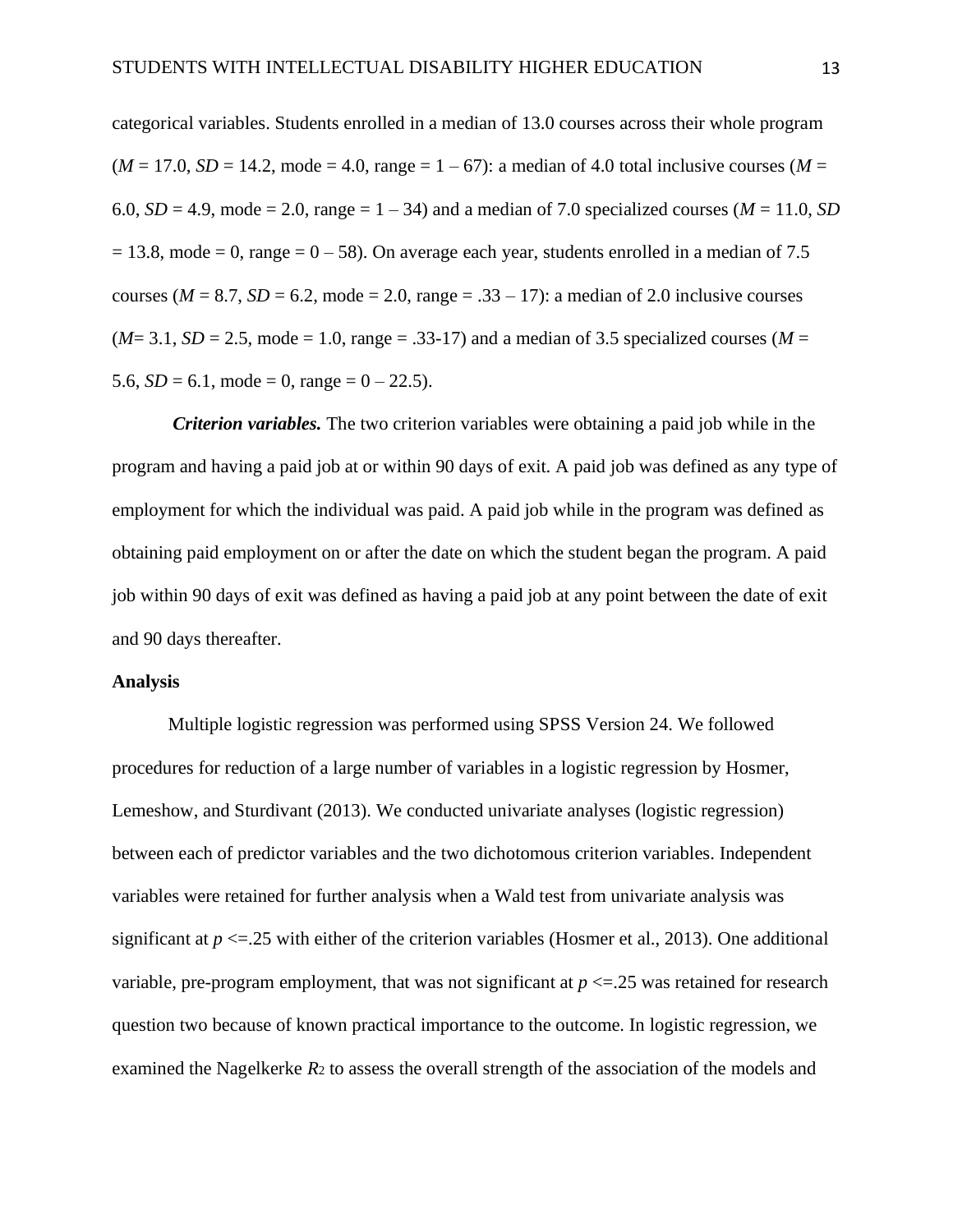the Wald test statistic and the odds ratios (OR) to analyze the significance of the predictor variables. A significance level of  $p < .05$  was used to identify predictors in the logistic regression models. Missing data ranged from 0% to 9.9% for the criterion variables. Because logistic regression analysis uses complete cases analysis, the number of cases used for RQ1 was 618 and for RQ2 was 614.

#### **Results**

## **Predictors of Paid Job While in Program**

The results of multiple logistic regression for the criterion variable obtaining paid employment while in the program are shown in Table 3. The logistic regression model was statistically significant,  $\gamma_2(9, N = 618) = 111.806$ ,  $p < .001$ . Nagelkerke pseudo R<sub>2</sub> was .221 and the model correctly classified 69.6% of cases. Sensitivity was 70.4%, specificity 68.8%, positive predictive value 69.0% and negative predictive value 70.2%. Two of the nine student experience predictor variables were statistically significant: number of years attended and total number of specialized course enrollments. A higher number of specialized courses taken was associated with slight reduction in the likelihood of obtaining a paid job at some point while attending a TPSID program ( $OR = .946$ ,  $p < .001$ ). A higher total number of years attended was associated with higher odds of obtaining a paid job at some point while attending a program (OR = 2.063, *p*  < .001). No student characteristics predictor variables were significant.

#### **Predictors of Paid Job at Exit**

The results of multiple logistic regression for the criterion variable paid employment at exit are shown in Table 4. The logistic regression model was statistically significant,  $\gamma_2(13, N =$  $614$ ) = 256.888,  $p < .001$ . Nagelkerke pseudo  $R_2$  was .465 and the model correctly classified 76.7% of cases. Sensitivity was 70.9%, specificity 80.3%, positive predictive value 68.9% and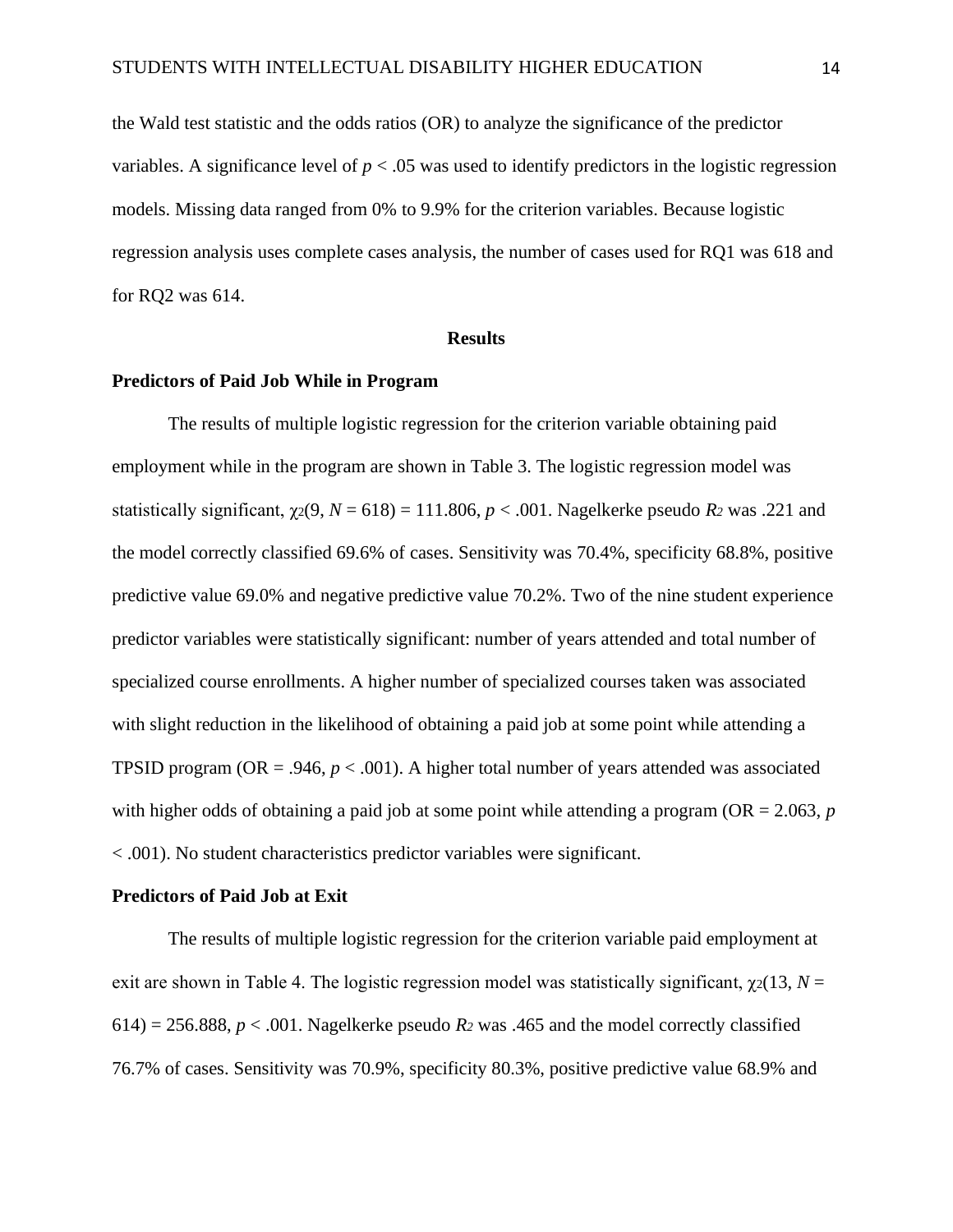negative predictive value 81.8%. Of the 13 predictor variables four student experience predictor variables were statistically significant: type of IHE, obtaining a paid job while in the program, living in IHE housing, and earning a credential from the IHE. Attending a four-year IHE increased the odds of having a paid job within 90 days of exit over attending a two-year IHE (OR  $= 1.845$ ,  $p = .04$ ). Obtaining a paid job while enrolled in higher education (OR  $= 14.841$ ,  $p <$ .001) increased the odds of having a paid job within 90 days of exiting the program. Earning a credential awarded by the IHE increased the odds of having a paid job within 90 days of exit  $(OR = 1.830, p = .025)$ . Living in IHE housing at some point while a student was enrolled in a TPSID reduced the odds of having a paid job within 90 days of exit (OR = .235,  $p < .001$ ). One student characteristic predictor variable was significant: pre-program employment status. Having a paid job prior to entering a TPSID (OR = 2.803, *p* < .001) increased the odds of having a paid job within 90 days of exiting the program.

#### **Discussion**

While various employment initiatives in the United States such as Employment First (Niemiec, Lavin, & Owens, 2009; U.S. Dept. of Labor, 2014) and new provisions outlined in the Workforce Innovation Opportunities Act (2014) reemphasize the importance of competitive integrated employment for people with IDD, employment outcomes for young adults with IDD have remained poor. A report from the National Core Indicators project showed that in 2014– 2015, only 16% of working-age adults supported by state IDD agencies were employed in a paid job in the community (Hiersteiner, Bershadsky, Bonardi, & Butterworth, 2016). The TPSID model demonstration projects offer a potential new approach to improving employment outcomes via higher education pathways for youth and adults with IDD. Given the importance of employment preparation as a central focus for the TPSID programs, determining components of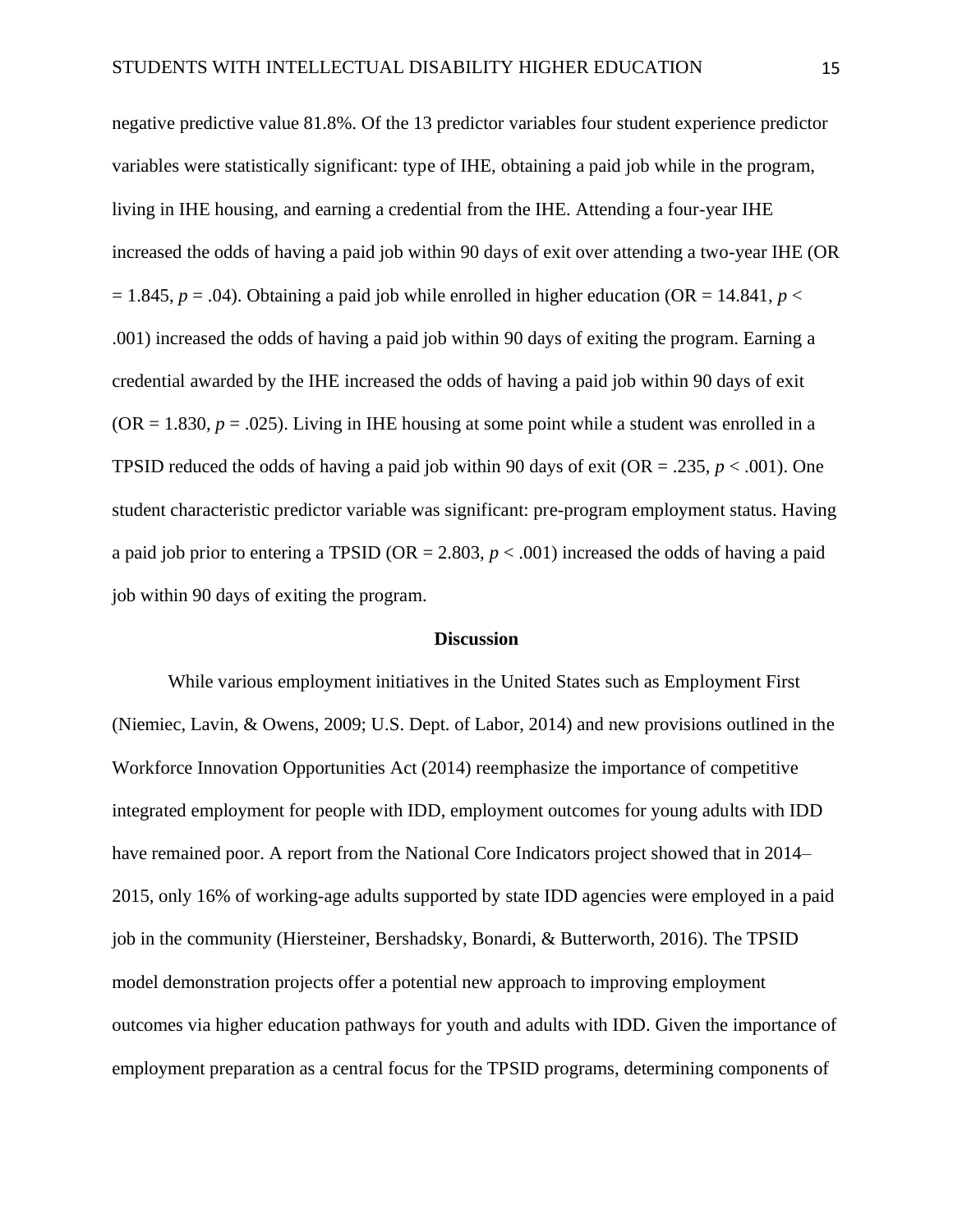practices that predict student employment during and after enrollment provides insights about the characteristics of effective program practices.

#### **Predictors of Paid Employment While Enrolled in TPSID**

Almost half of the students (49.1%) obtained a paid job while enrolled in a TPSID program. This is similar to the percentage of full-time 16- to 24-year-old undergraduate students who were employed in 2015 (43%; National Center for Education Statistics, 2017). This demonstrates that employment is a tenable experience in college for youth and adults with IDD. Of the programmatic elements examined, two were found to be statistically significant predictors of obtaining paid employment while enrolled: the number of years attended was a positive predictor which increased the likelihood of employment and total number of specialized course enrollments a negative predictor which reduced the likelihood of employment.

**Years attended.** A higher total number of years attending a TPSID was associated with higher odds of obtaining a paid job at some point while attending a program. This could be because the longer students were enrolled, the more preparation they received and thus they were better prepared to obtain paid employment. Yet, the majority of students attended programs for two years or less, and it is not clear the optimal length of attendance that is needed to secure employment. More likely the impact of time in program may have been connected to the kinds of employment activities (unpaid vs. paid) that comprised the students' early career experiences.

**Specialized courses.** Specialized courses were found to be a negative predictor of employment during enrollment, as students enrolled in higher numbers of specialized courses had a slight reduction in the likelihood of obtaining a paid job at some point while attending a TPSID program. There are potentially two explanations for this. First, this could be evidence of a bias presented by programs that have higher enrollment in specialized courses. If higher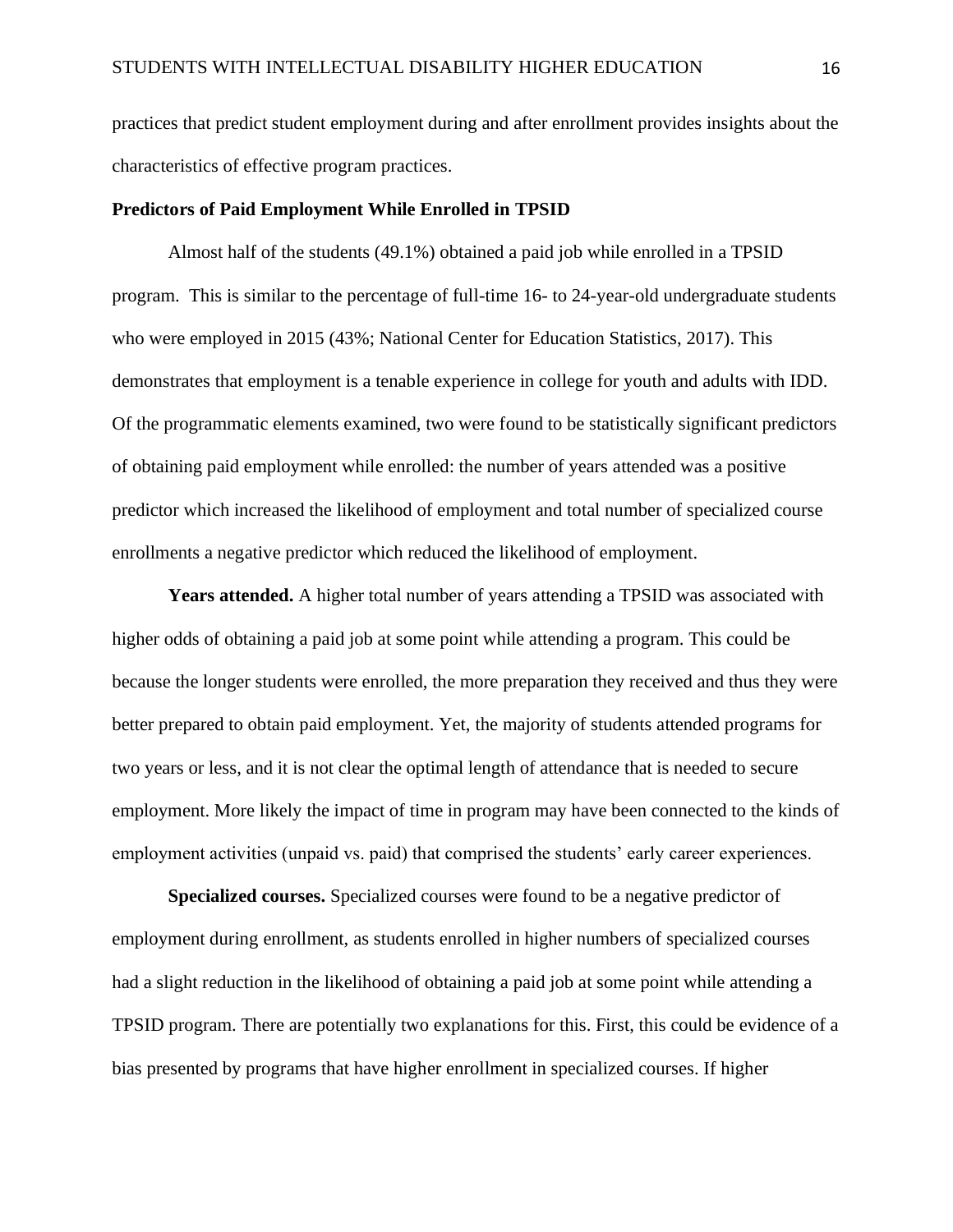enrollments in specialized classes are due to a belief that students with IDD need special instruction before they are ready for obtaining paid employment, then it is possible that there could be a corresponding lower expectation for paid employment. Second, it is possible that programs enrolling students in a higher number of specialized courses are prioritizing this instruction over time spent supporting students to find paid employment. A greater devotion of staff time to specialized instruction could mean less staff time targeting employment supports such as job development and establishing employer networks.

The continued use of specialized courses in the TPSIDs runs counter to the expressed purpose of the TPSID model demonstration projects which were funded to create *inclusive* postsecondary experiences. The finding that specialized courses are a negative predictor of another critical TPSID priority, paid employment for students while in college, should lead to some reflection regarding the nature and use of specialized coursework in these programs. Given the use of specialized coursework is prevalent in the TPSID model demonstration projects, further study is needed to ascertain the evidence base for specialized courses, why they are developed, and their impact on other college outcomes.

# **Predictors of Paid Employment at Exit**

Of the variables examined, five were significant predictors of paid employment at exit including: earning a credential that was awarded by the IHE, attending a four-year IHE, paid work either prior to enrolling in the TPSID program or obtained while in the TPSID program, and living in IHE housing. Earning a credential that was awarded by the IHE almost doubled the odds of having a paid job at exit and attending a four-year IHE increased the odds of having a paid job within 90 days of exit over attending a two-year IHE. Paid work either prior to enrolling in the TPSID program or obtained while in the TPSID program were significant positive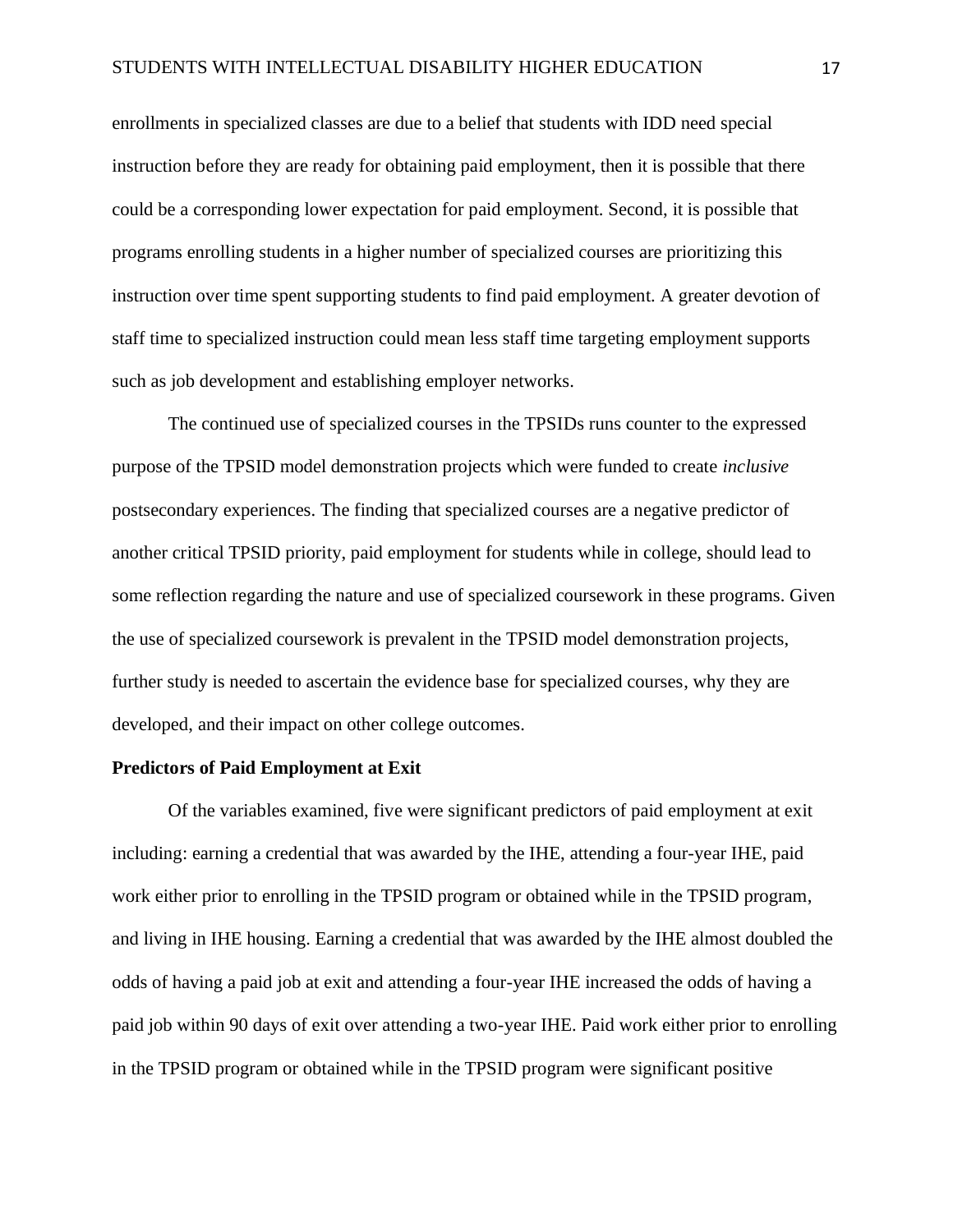predictors of students having a paid job at exit. Finally, living in IHE housing at some point reduced the likelihood of having a paid job within 90 days of exit.

**Credential awarded by the IHE.** As mentioned previously, credentials awarded by the TPSIDs varied significantly in terms of who they were offered to and their level of recognition by the IHE. Some of the credentials offered were program-specific, awarded only to students in the TPSID program and not recognized by the host college or university. Other credentials were available both to students within and outside of the TPSID program. A credential that was designated as "awarded by the IHE" meant that the credential likely had been approved through the IHE's governance structure and was officially recognized as a credential offered by that educational institution. The finding that credentials that were awarded by the IHE were found to be a predictor of employment at exit could demonstrate that such credentials are more effective in helping students with IDD in the job search process or are more widely recognized by employers than TPSID-specific credentials. Employers may be more familiar with the name of the college or university issuing the credential than they are with the name of a TPSID program. This finding suggests current and emerging higher education programs seeking to support postschool employment would benefit from focusing on developing and implementing credentials that are formally awarded and recognized by the issuing IHE.

**Type of institution attended.** Attending a four-year IHE increased the odds of having a paid job within 90 days of exit over attending a two-year IHE. This finding requires some additional explanation about the structure of the TPSID programs. The length of the TPSID program did not always correspond with the type of college or university that hosted the program. Further, the stated length of the TPSID program did not always correspond with the amount of time students were enrolled. Therefore, students attending a four-year college may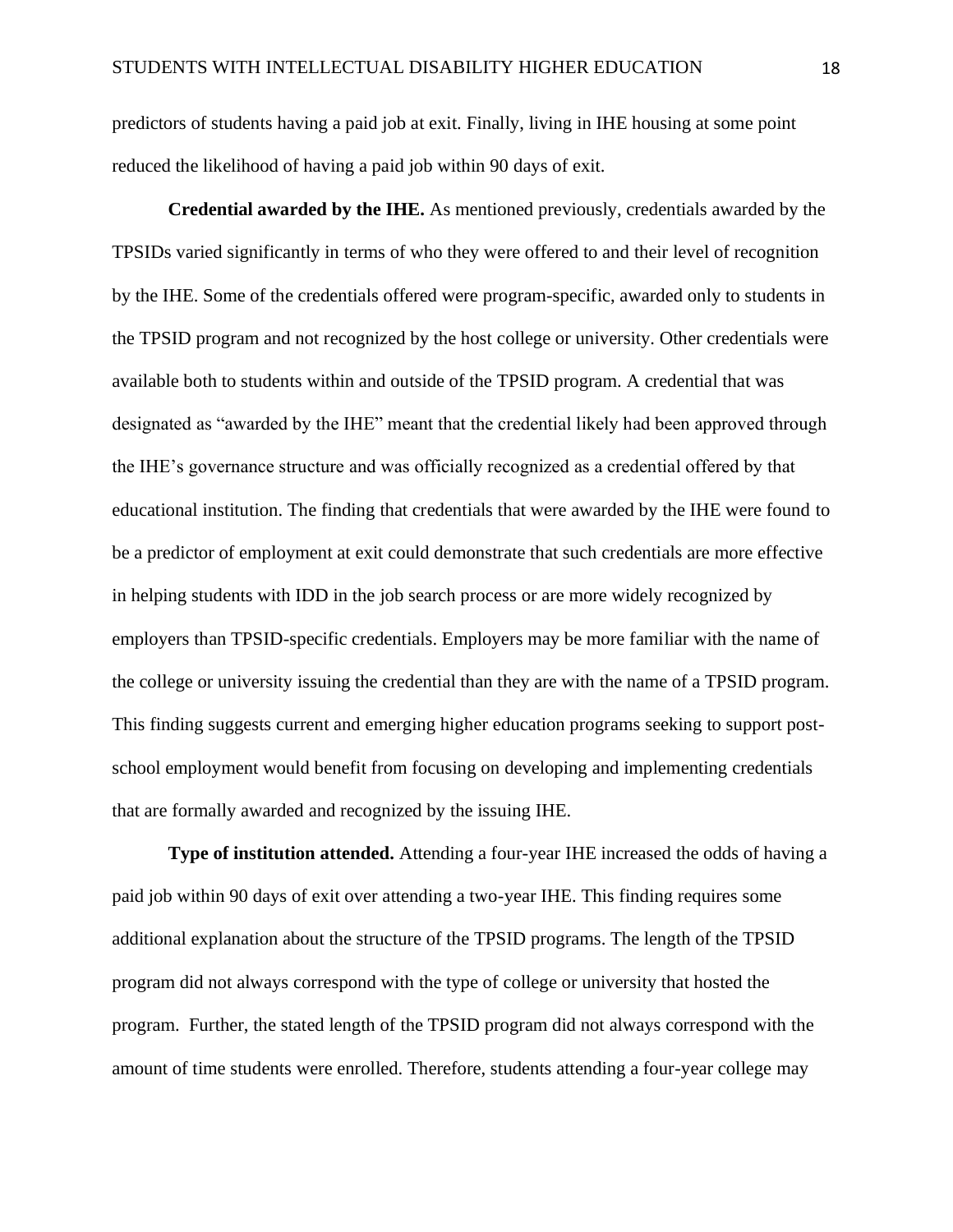have been enrolled in a two-year TPSID program at that college and may in reality have been enrolled for a different length of time. In fact, of the 441 students in the sample who attended TPSID programs at a four-year IHE, 312 (71%) attended for 2 years or less. Almost half (48%) of the students attending programs at two-year colleges attended for only one year. It is likely that the type of institution predictor is influenced both by the length of program, as well as the length of student program attendance. Future studies could examine these variables to identify how these factors interact to influence employment outcomes.

**Pre-enrollment paid employment.** Early paid work predicting future paid work for young adults with IDD has been documented by a variety of studies (Gold, Fabian, & Luecking, 2013; Test, et al., 2009; Wehman, et al., 2015). Our findings extend support for this experience into a college setting for students with IDD, demonstrating that both pre-program paid work experience and paid employment experience during enrollment were positive predictors of paid employment at exit. Students entering TPSID programs with paid employment experience were more likely to *exit* their program with paid employment. However, employment prior to enrollment was not found to be a predictor of employment *while enrolled* (see Table 3). Therefore, there must be some characteristic of the pre-program employment experiences that later influences student employability.

It is possible that previously held paid employment may have afforded students greater knowledge about their career interests and this knowledge may have influenced the types of career exploration activities and/or related coursework that comprised the student's course of study. It is also possible that having additional employment experiences on their resume made these students more desirable to employers at exit. However, only 35% of students entering the TPSID had engaged in paid work prior to enrollment, so the majority of students entering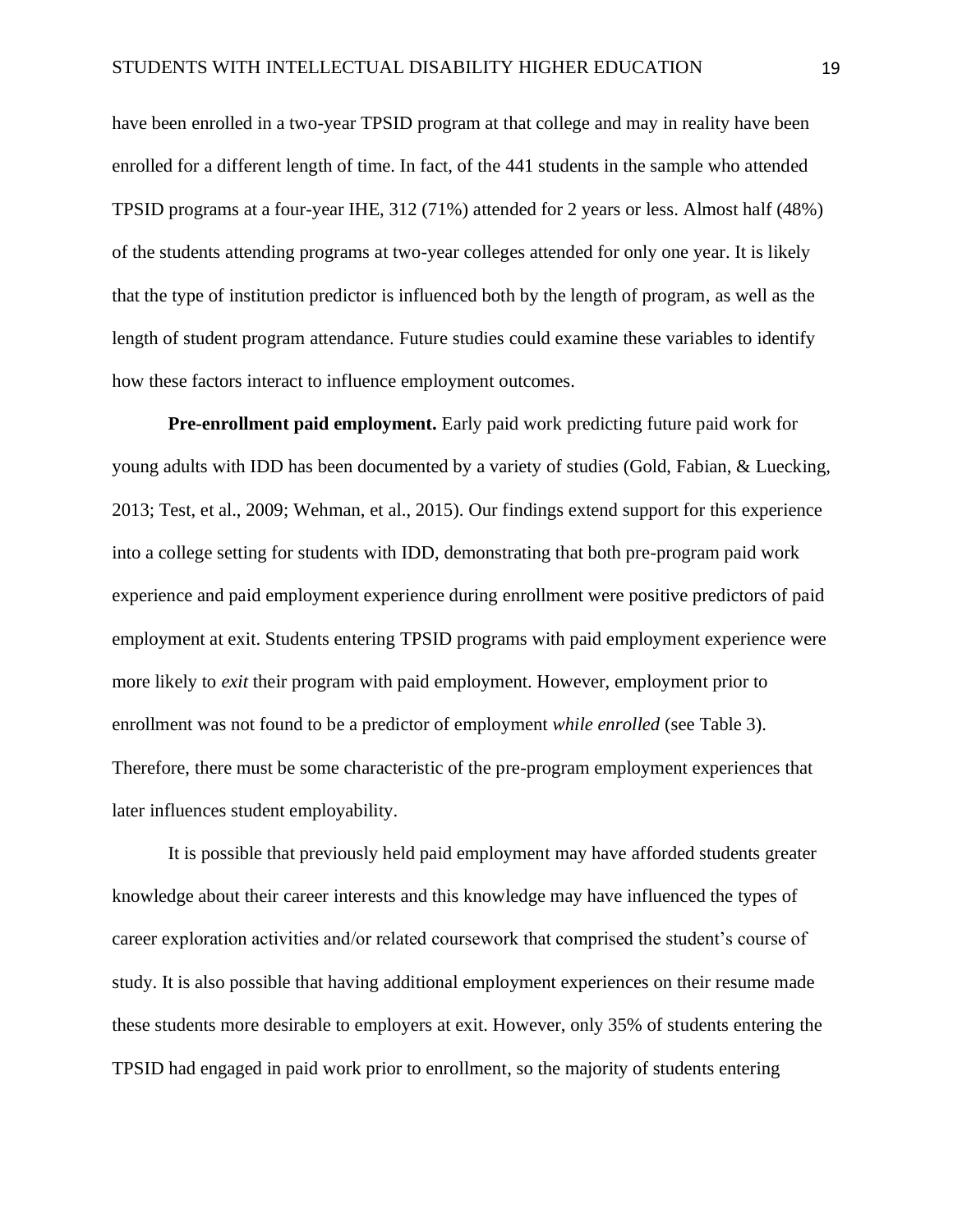TPSIDs had no prior paid work experience. This may be a reflection that paid employment in high school, though consistently cited as an evidence-based predictor of postschool outcomes (Mazzotti, et al., 2016; Test et al., 2009) is not consistently prioritized by transition professionals in high school for students with IDD.

**Paid employment while enrolled predicting paid employment at exit**. Students who obtained a paid job while enrolled in the TPSID program were almost 15 times more likely to have a paid job at exit than those who did not obtain a paid job while enrolled. This finding again supports findings from previous studies that document that paid work experiences predict future paid work experiences (Carter, Austin, & Trainor, 2012; Gold, Fabian, & Luecking, 2013; Wehman, et al., 2014). However, this finding also requires some additional exploration as it is not clear the extent of overlap between the paid jobs held by students during enrollment and the paid jobs held by students at exit. We know that a number of students who were employed during their college program retained those jobs after exit. In reviewing the data, we found that of the 252 students who held a paid job within 90 days of exit, 153 (60.7%) continued working in a job they had obtained while enrolled in the TPSID program and these students did not obtain additional employment beyond this previously held job. Seventy-six students (30.2%) who were not employed on the day of exit obtained employment within 90 days after exiting. The remaining 23 students (9.1%) both continued in jobs they had while enrolled and secured additional jobs after exiting the TPSID program.

Therefore, the predictor of "employment while enrolled" does not necessarily predict a different employment experience post enrollment. This same dynamic could be said of research conducted on other datasets such as NLTS2 that conducted surveys asking about both high school and postschool employment but did not confirm whether any of the post school jobs were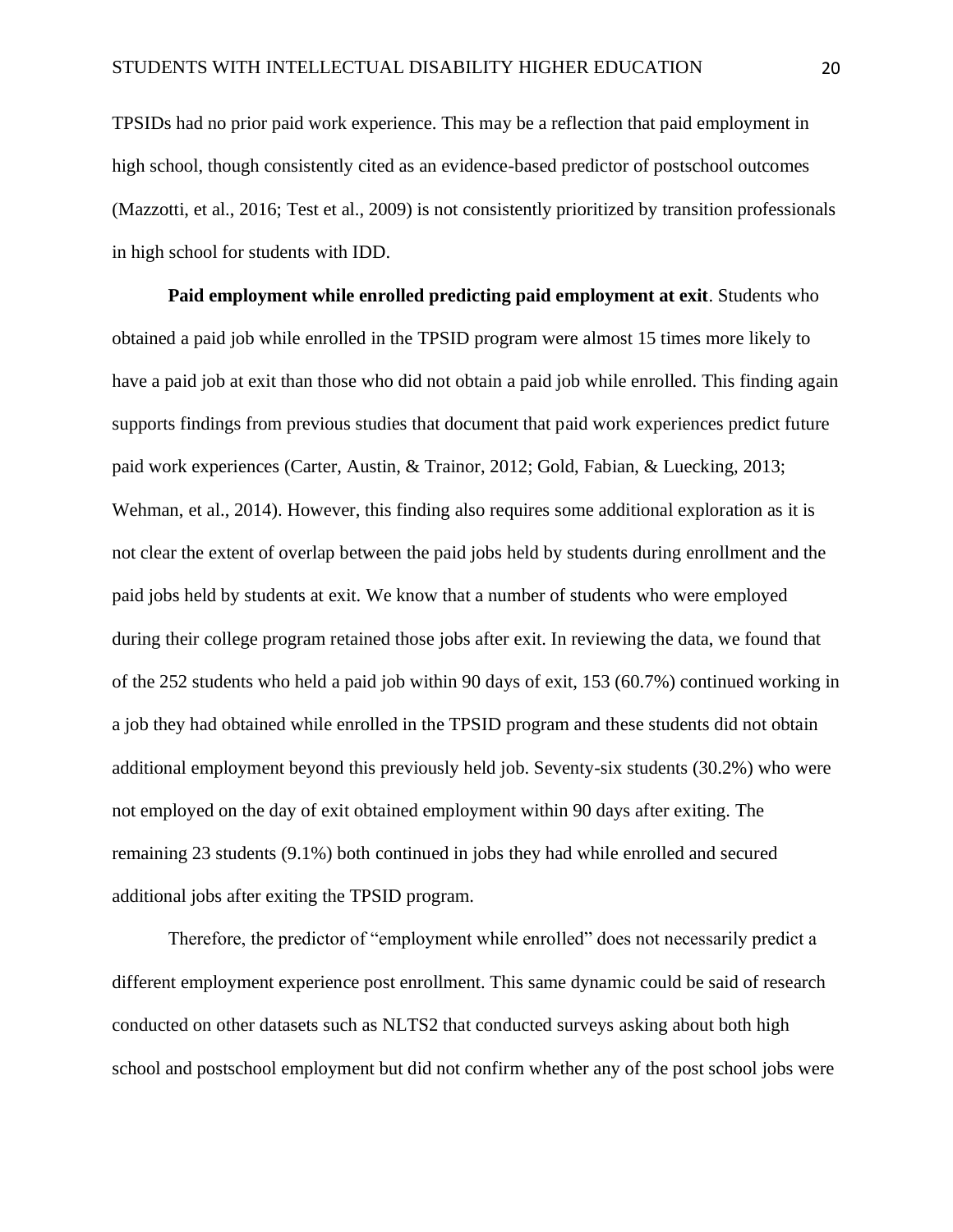in fact acquired after school (Cameto, Wagner, Newman, Blackorby, & Javitz, 2000). Regardless, it is a promising finding that students with IDD who obtained paid employment while enrolled in a TPSID program were able to maintain that employment beyond the point of exit. The exact timing of when those jobs were obtained and the role the TPSID program played in supporting students to obtain or retain those jobs were beyond the scope of this study and remain to be examined.

Why is employment during the program so impactful? Gold et al. (2013) found that offering paid competitive employment to high school youth enrolled in special education programs prior to school exit addressed obstacles related to labor market participation and led to universally high job placement rates of a large sample of youth with disabilities. The authors suggested that the earlier that work opportunities are offered, the more likely it is that youth with disabilities will exit school with a job. Extrapolating this dynamic to college implies that students should be offered the opportunity for paid work as early as possible in their postsecondary program. However, we also found the longer a student was in the program the more likely they would be employed. Given the high rate of engagement in career development and the lower rate of engagement in paid employment, not all TPSIDs prioritized paid employment in students' college experience.

**Access to campus housing.** On- and off-campus living contributes to a myriad of positive outcomes for college students, enhancing both academic performance and personal and social development (de Araujo & Murray, 2010). Our findings reflect that about a third of students attending TPSIDs lived on campus at some point in their program. Previous reports have reflected that students who accessed housing had higher levels of participation in social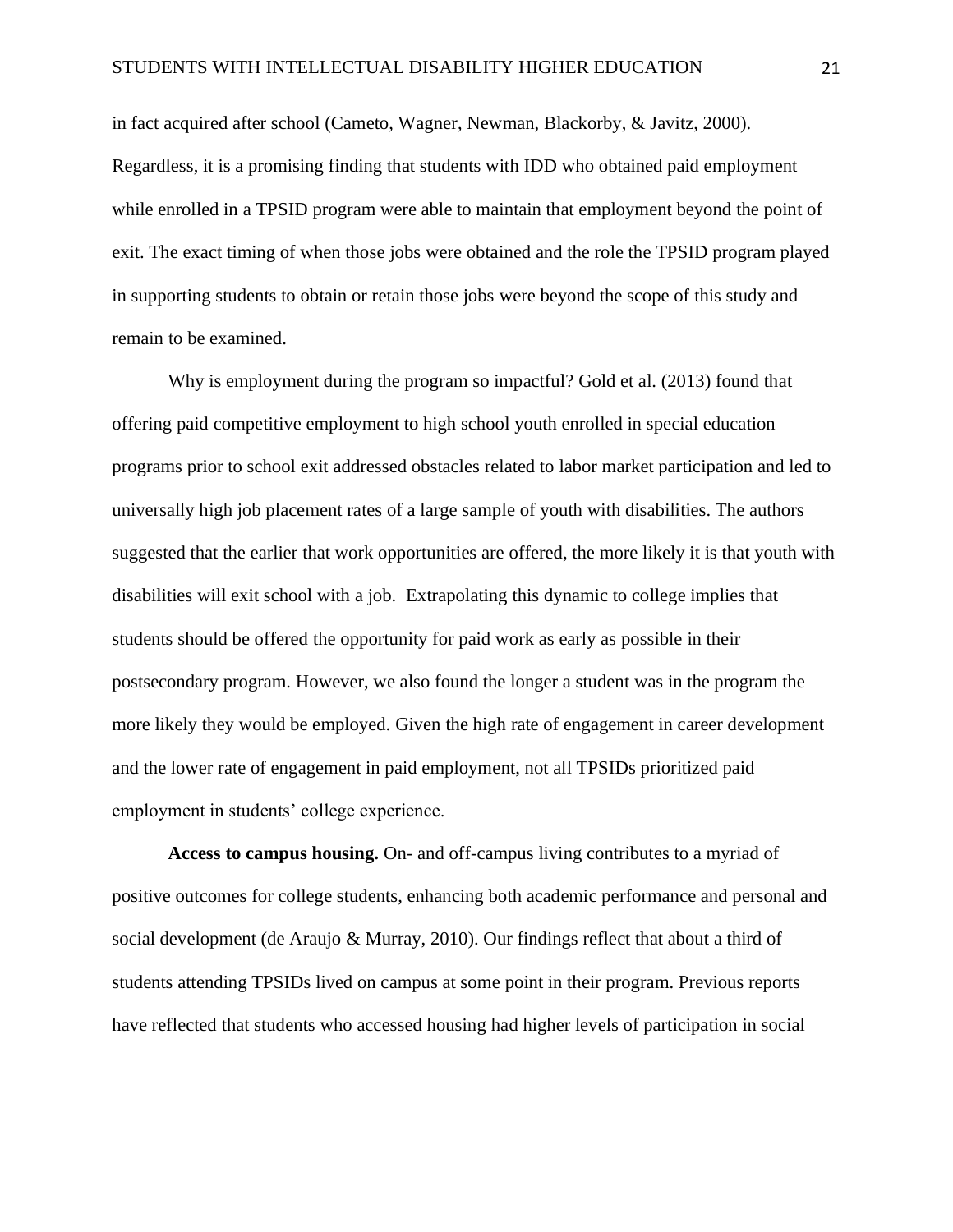activities, such as going out with friends, attending organized events on campus, and attending sporting events; suggesting that housing fosters socialization with peers (Grigal et al., 2017).

In the current study, access to housing was shown to be a negative predictor of employment at exit. Students who accessed campus housing during their TPSID experience were less likely to have paid employment at exit than those who did not access housing. It is also possible that students who were using campus housing were more likely to be from out-of-state or from regions within the state that were further away from the IHE. The necessity of moving back to their home location after completing the program and the time needed to access employment supports after relocating may have been a factor. Given that the 90-day exit data is a very short window of time after exiting a program, this finding may simply reflect the transition period many students leaving college face as they exit and begin their job search. Further exploration of students' experiences in housing is needed to understand the long-term impact of living on campus for students with IDD in higher education.

# **Limitations**

Several limitations must be acknowledged. First, although both models were statistically significant, there was unexplained variance. Therefore, there were factors that went beyond the scope of this study that remain to be identified and examined, including interactions between variables and mediation of the relationship between the predictors and criterion variables. Second, although TPSID programs were examined together in the present study, there was substantial variation in the experiences offered to students and program structure. It is likely that there are underlying models within the TPSID programs. For example, there are programs where students take no specialized classes at all. The present analysis did not attempt to identify or consider nested models. Third, data were self-reported by TPSID program staff. In some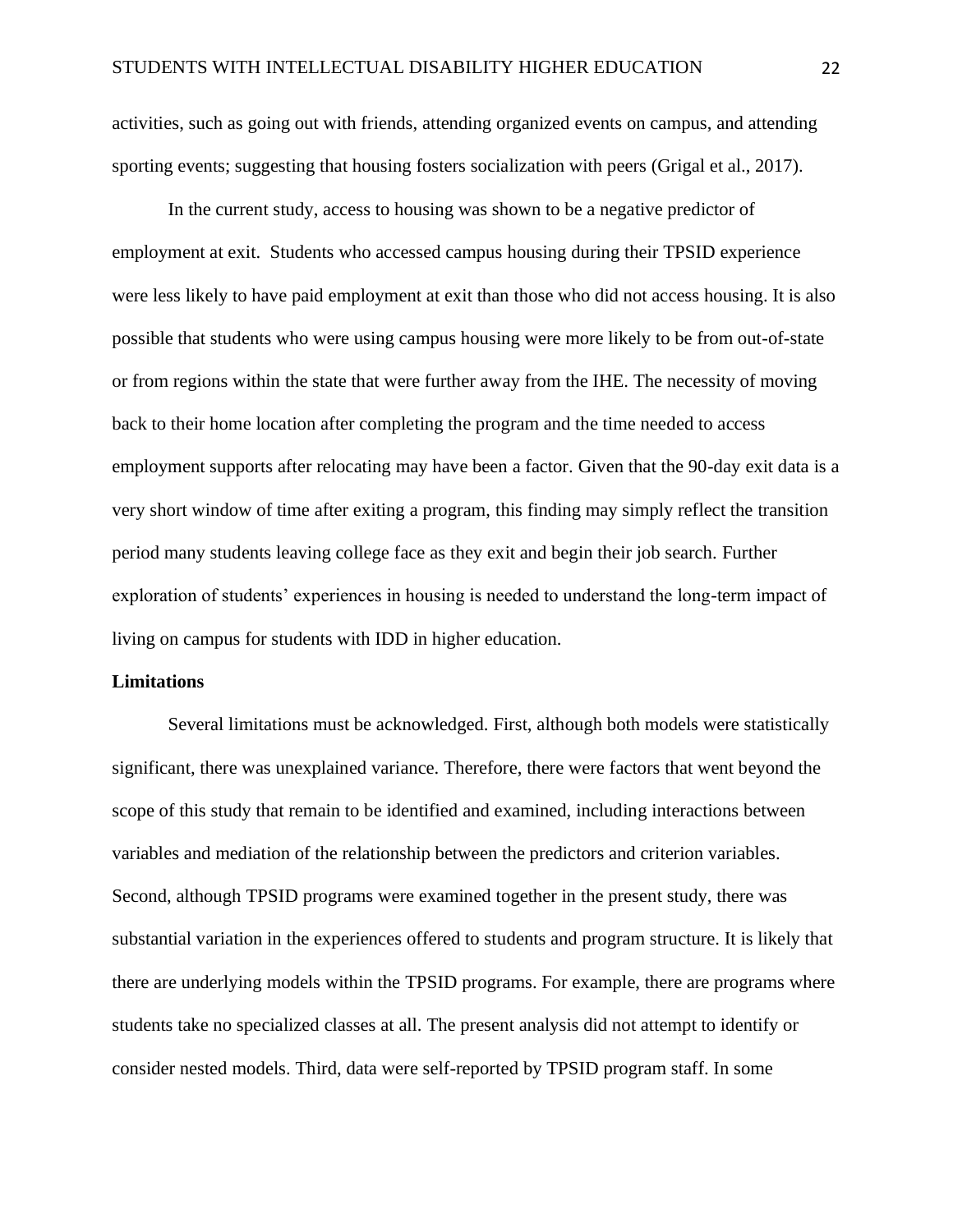instances, it is possible that missing data may have led us to believe that a student was not participating in a particular activity or did not have a paid job. However, steps were taken by the NCC each year to encourage and support TPSID program staff to enter complete and accurate data. This secondary analysis was also limited to a list of predetermined variables that may have limited some analyses. For instance, student employment outcomes reflected their status within 90 days of exit from their program. Data reflecting employment status longer after exit would have been preferable, but those data were not available. Finally, the present analysis was of a sample of grant-funded programs and results may not be generalizable to programs that have not received grant funding.

# **Implications for Research**

The present study identified a number of implications for future research. While the current study offered an opportunity to review employment outcomes and associated predictors of those outcomes, these data only reflected the students' status within 90 days of exit from their IHE program. Given that many of the jobs held at exit were obtained during the program, future efforts must focus on capturing longer term outcomes, further than 90 days out (for example, one year and beyond) to ascertain if the higher education programs have created a sustained employment pathway for students with IDD. Initial data from the TPSID NCC suggests promising results: 61% of students who completed TPSID Cohort 2 programs in 2015-2016 were employed 1 year after exit (Papay, Trivedi, Smith, & Grigal, 2017). Follow up data collection efforts should attempt to address the extent to which in program employment experiences continue or lead to different employment experience post enrollment. Given a longer viewpoint, we may see differing relationships between program experiences such as living in campus housing and course enrollments than were evident in the present, shorter-term analyses.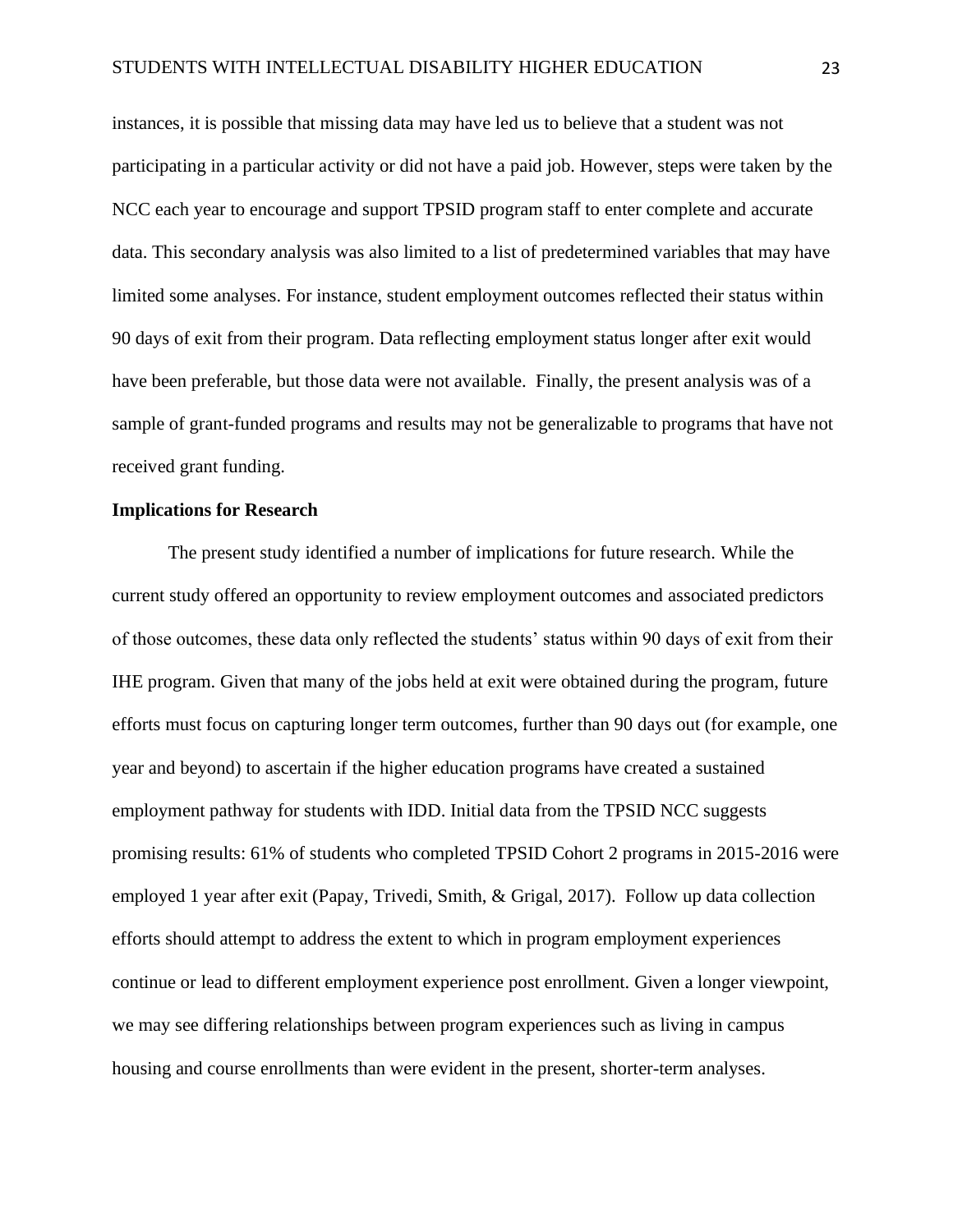Secondly, given the substantial reliance on specialized courses and career development activities by IHEs implementing TPSID projects, it is important that further research is conducted to verify, or disprove, that these practices are effective in a higher education setting. The current study seems to suggest that specialized college coursework, in which students are segregated from other colleges students, may have a negative impact on one outcome indicator, paid employment. Further exploration of these predictors on other outcomes, such as independent living and further education is warranted. Targeted studies are also needed to discern if segregated instruction and unpaid career development activities in higher education are necessary and effective or are merely practices that have been carried forward from a special education model of service.

Finally, there is a need to identify program models and subsequently establish which of those models are more or less effective in helping students achieve desired education, employment, and independent living outcomes. Deepening our understanding of the existing postsecondary education models being used and their respective effectiveness would have significant impact on future program development and evaluation.

### **Implications for Practice**

Though the TPSIDs were not specifically designated as "employment programs," employment-related services comprised a substantial portion of the activities conducted in these programs and demonstrated potentially promising employment outcomes. These programs offer an alternative to more common post-school options that are frequently provided by state agencies for students with IDD. Recent data from the National Core Indicators (NCI) indicate that, in 2017, of individuals aged 18 or over with IDD who were receiving services from a state developmental disability agency, 81% of adults with IDD did not have a community job and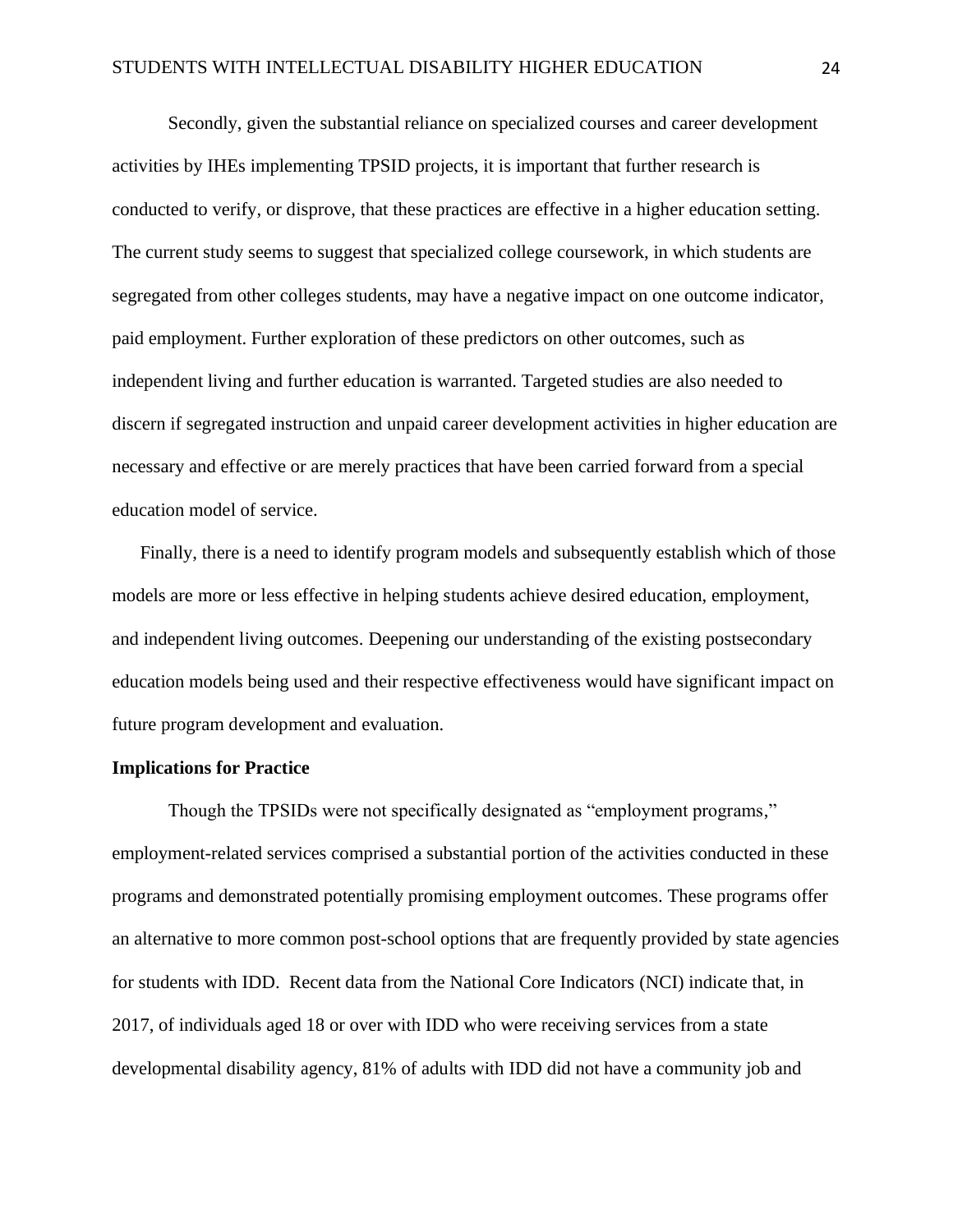59% of were attending either an adult day program or sheltered workshop (NCI, 2018). Only 19% of individuals were reported to have a paid job in the community (this included both individual and group placements such as sheltered work). Compared to these outcomes, the student with IDD enrolled in the TPSIDs fared better, with 36.7% of exiting students in the present sample in paid employment. Viewing high education as a pathway to employment has long been standard practice for youth and adults without disability and with other disabilities. As new higher education options emerge for students with IDD, secondary special education and transition professionals can and should become more aware of these options and incorporate them into transition planning activities. Although a college pathway may not be desired by every student with IDD, ensuring that it is considered as a post-school option provides a wider array of choices than have been available in the past and may lead to better short-term employment outcomes for these young adults.

The employment services in TPSIDs hold promise, yet there was variability in how TPSIDs addressed the domain of employment, and almost two-thirds of the students in the present sample exited from their program unemployed. The primary and most consistently used employment preparation practice was to provide unpaid career development experiences such as unpaid internships and volunteer activities; 87% of students in the TPSIDs engaged in these experiences. However, unpaid career development activities were not found to be a predictor of employment during or after enrollment in the present study. The prioritization of career development experiences over the cultivation of paid employment experiences has been noted in previous reports about the TPSIDs as a potential issue (Grigal et al., 2017) and this dynamic is not limited only to TPSID programs (Petcu et al., 2015).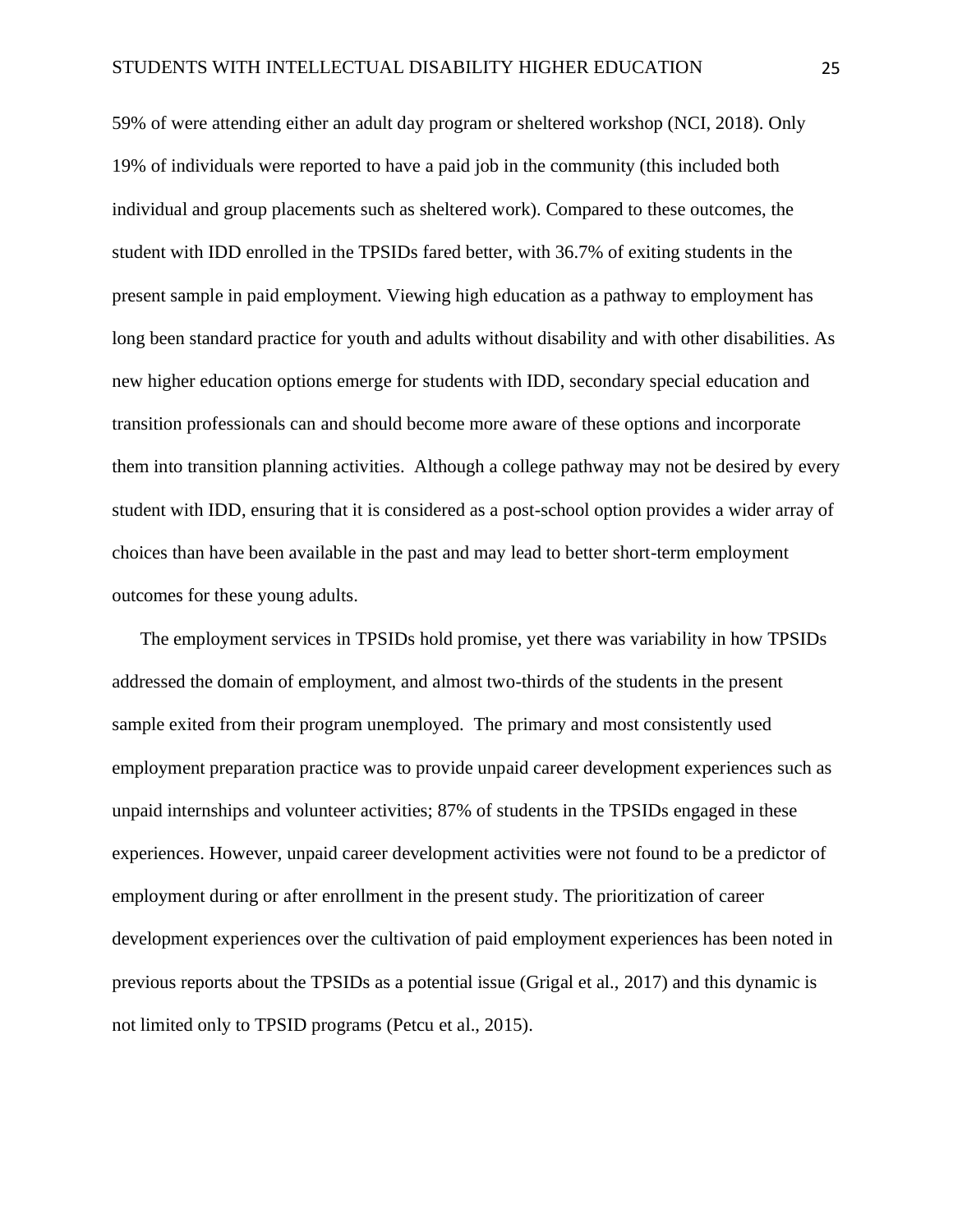Given only 35% of the students entering TPSIDs had ever worked for pay at or above minimum wage prior to enrollment, it would be expected that TPSIDs allocate some effort initially into helping incoming students establish career interests via situational assessment, job shadowing, and time-limited job tryouts. However, if too great a focus is placed on getting students "ready" to work via unpaid career development experiences, this might inhibit the amount of time spent on cultivating and supporting paid work experience. As TPSIDs continue to reflect on the effectiveness of their programs, it will be important for each college and university to strategically examine their use of career development experiences and consider changing the balance from employment preparation to engaging students in paid employment.

# **Conclusion**

This study demonstrated that TPSID programs have been successful in creating access to higher education for youth and adults with IDD, and this access had an impact on students' employment outcomes. Some of the variability reflected in this study may be attributed to both the newness of these program, as well as to the foundations of special education practice that have influenced their development. However, the data also suggest when given the opportunity and necessary supports, students with IDD can use higher education as a place to expand their minds and skills and as a launching pad to become employed adults. The opportunities TPSID programs provided allowed thousands of students with IDD the chance to do what other students without disability have done for years; go to college to pursue their dreams. We can and must continue to offer these opportunities, and critically reflect on their composition and impact, to ensure that students with IDD have the best chance of achieving success after high school.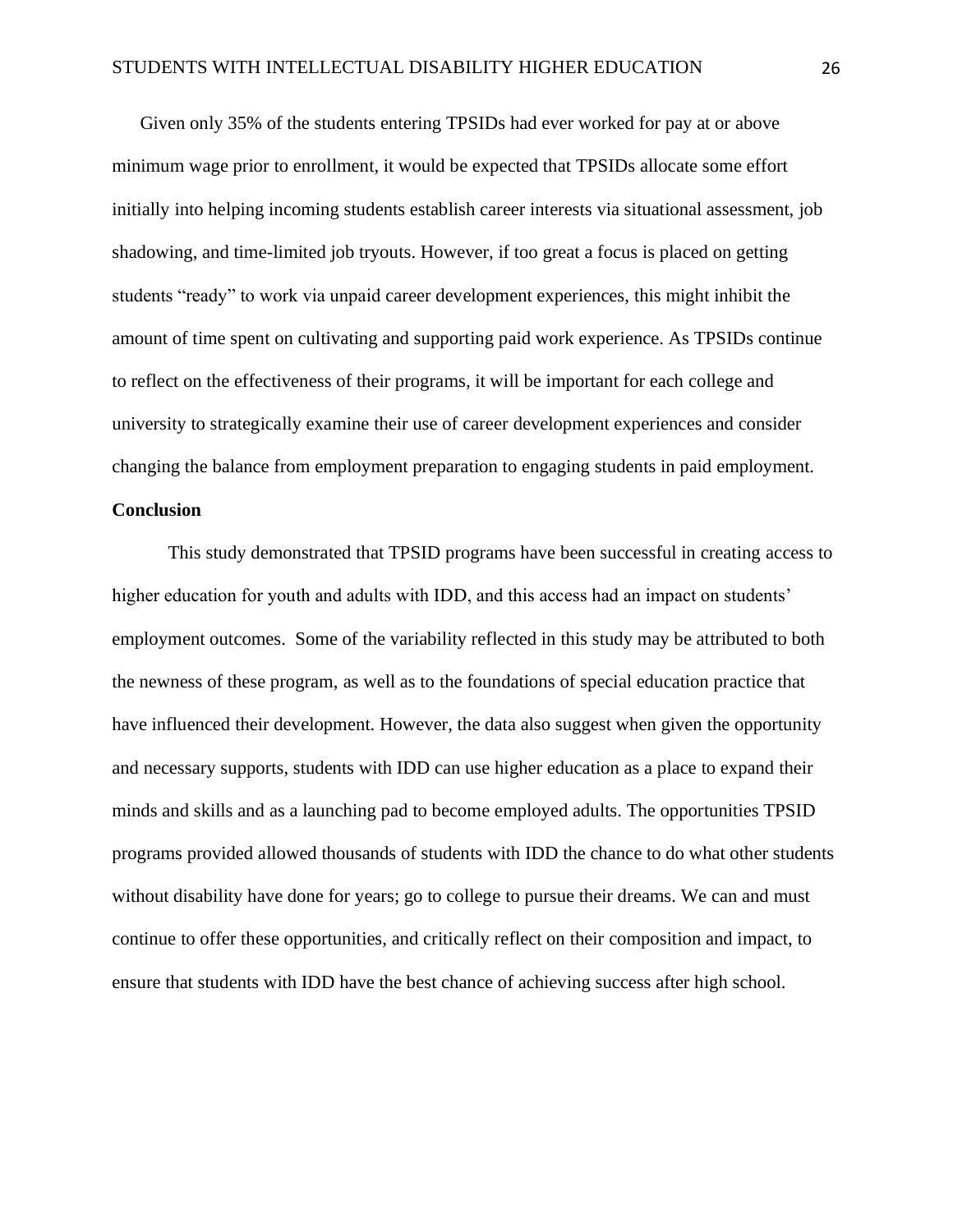#### **References**

- Butler, L. N., Sheppard-Jones, K., Whaley, B., Harrison, B., & Osness, M. (2016). Does participation in higher education make a difference in life outcomes for students with intellectual disability? *Journal of Vocational Rehabilitation*, *44*, 295-298.
- Cameto, R., Wagner, M., Newman, L., Blackorby, J., & Javitz, H. (2000*). National Longitudinal Transition Study-2 (NLTS2). Study design, timeline, and data collection plan*. Menlo Park, CA: SRI International.
- Carnevale, A.P., Rose, S. J., & Hanson, A. R. (2012*). Certificates: Gateway to gainful employment and college degrees*. Center on Education and the Workforce. Georgetown University. Washington D.C.
- Carter, E. W., Austin, D, Trainor, A. A. (2012). Predictors of postschool employment outcomes for young adults with severe disabilities. *Journal of Disability Policy Studies*, *23*, 50–63.
- Cronen, S., McQuiggan, M., and Isenberg, E. (2017). *Adult Training and Education: Results from the National Household Education Surveys Program of 2016 (NCES 2017-103rev),* National Center for Education Statistics, Institute of Education Sciences, U.S. Department of Education. Washington, DC.
- de Araujo, P., & Murray, J. (2010). Channels for improved performance from living on campus. *American Journal of Business Education*, *3(12),* 57-64.
- Gold, P. B., Fabian, E. S., & Luecking, R. G. (2013). Job acquisition by urban youth with disabilities transitioning from school to work. *Rehabilitation Counseling Bulletin*, *57*, 31- 45.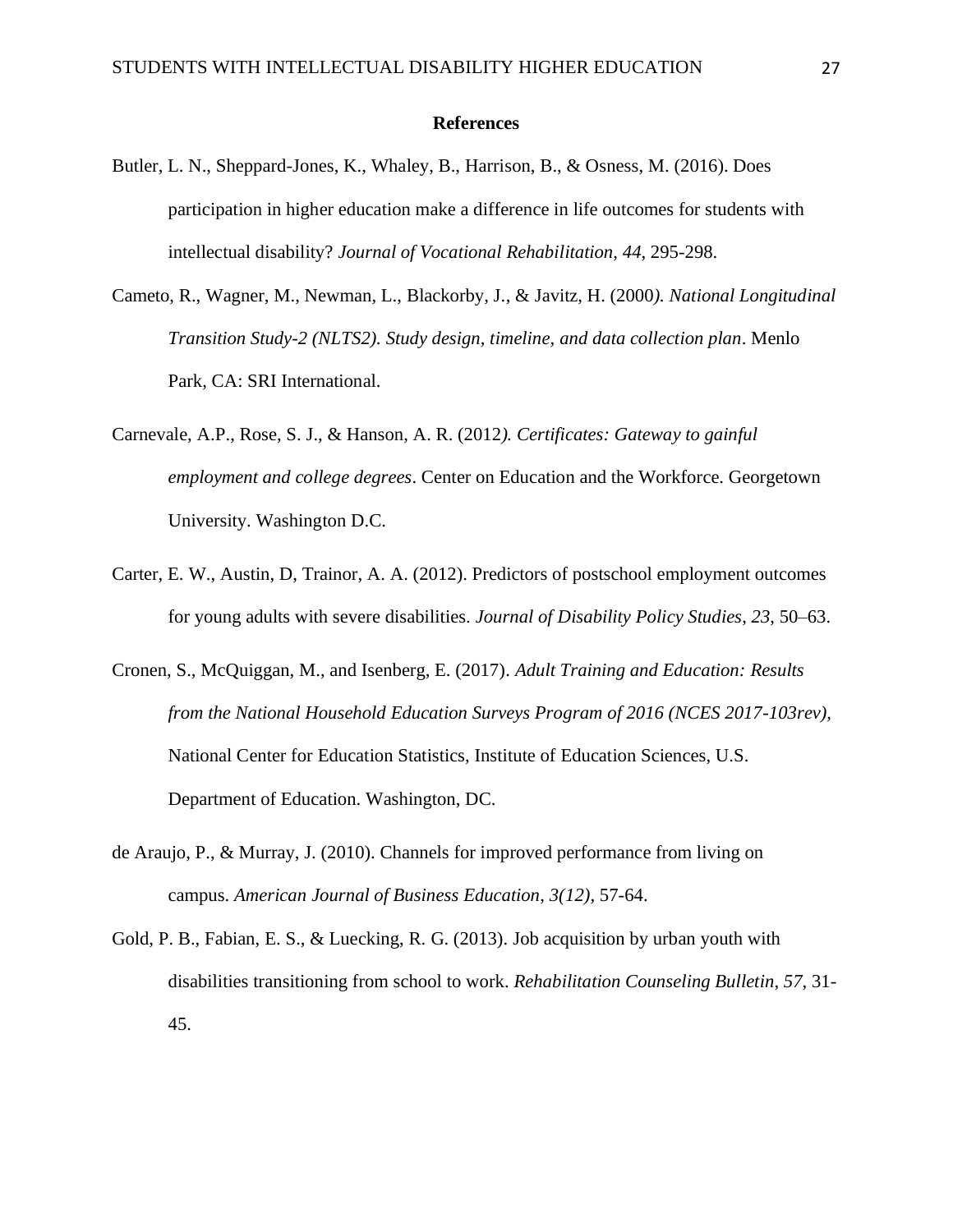- Grigal, M., Hart, D., & Migliore, A., (2011). Comparing the Transition Planning, Postsecondary Education, and Employment Outcomes of Students with Intellectual and Other Disabilities, *Career Development for Exceptional Individuals*, 34(1), 4-17
- Grigal, M., Hart, D., Smith, F. A., Domin, D., & Weir, C. (2017). *Think College National Coordinating Center: Annual report on the TPSIDs (2014–2015).* Boston, MA: University of Massachusetts Boston, Institute for Community Inclusion.
- Grigal, M., Migliore, A., & Hart, D. (2014). A state comparison of vocational rehabilitation support of youth with intellectual disabilities' participation in postsecondary education. *Journal of Vocational Rehabilitation, 40,* 185–194
- Hiersteiner, D., Bershadsky, J., Bonardi, A., & Butterworth, J. (2016). *Working in the community: The status and outcomes of people with intellectual and developmental disabilities in integrated employment--Update 2*. NCI Data Brief, April 2016. Cambridge, MA: Human Services Research Institute.

Higher Education Act of 1965, P.L. 89-329, 20 U.S.C. §§1001 et seq. (1965).

Higher Education Opportunity Act of 2008, P.L. 110–315, 20 U.S.C. §§1001 et seq. (2008).

- Hosmer, D.W., Lemeshow, S., & Sturdivant, R. X. (2013). Applied logistic regression. Hoboken, NJ: Wiley.
- Lindstrom, L., Hirano, K. A., McCarthy, C., & Alverson, C. Y. (2014). "Just Having a Job" Career Advancement for Low-Wage Workers with Intellectual and Developmental Disabilities. *Career Development and Transition for Exceptional Individuals*, *37*, 40-49.
- Mazzotti, V. L., Rowe, D. A., Sinclair, J., Poppen, M., Woods, W. E., & Shearer, M. L. (2016). Predictors of post- school success: A systematical review of NLTS2 secondary analyses. *Career Development and Transition for Exceptional Individuals, 39,* 196-215.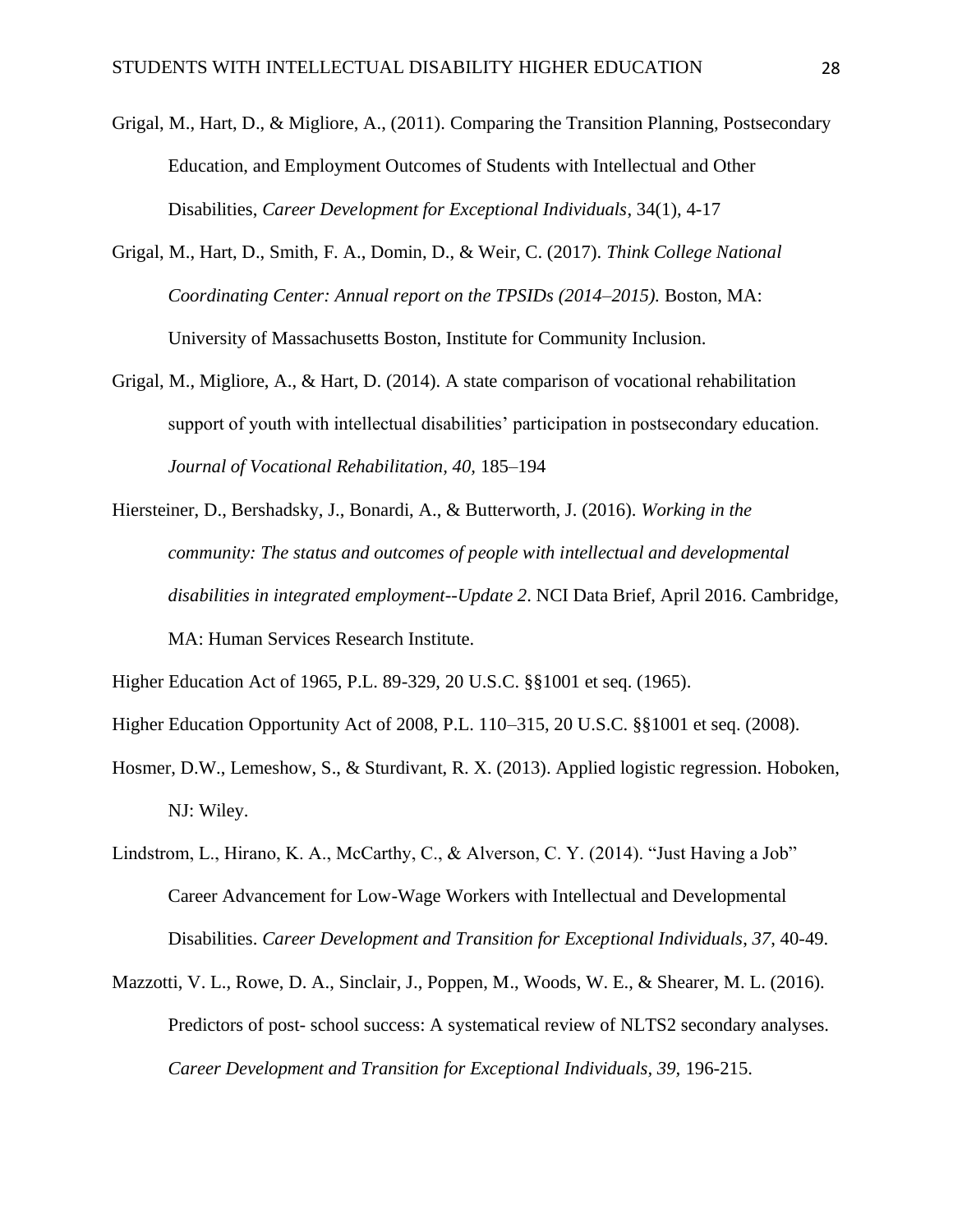- Moore, E. J., & Schelling, A. (2015). Postsecondary inclusion for individuals with an intellectual disability and its effects on employment. *Journal of Intellectual Disabilities, 19,* 130-148.
- National Center for Education Statistics (2017). College Student Employment. Retrieved from https://nces.ed.gov/programs/coe/pdf/coe\_ssa.pdf
- National Core Indicators (2018). *Adult Consumer Survey: 2016-17 final report.* Cambridge, MA and Alexandria, VA: Human Services Research Institute (HSRI) and National Association of State Directors of Developmental Disabilities Services (NASDDDS).
- Niemiec, B., Lavin, D. & Owens, L.A. (2009). Establishing a national employment first agenda. *Journal of Vocational Rehabilitation, 31,* 139-144.
- Papay, C., Grigal, M., Hart, D., Kwan, N., & Smith, F. A. (in press). Predictors of inclusive course enrollments in higher education by students with intellectual and developmental disabilities. *Intellectual and Developmental Disabilities.*
- Papay, C., Trivedi, K., Smith, F., and Grigal, M. (2017). *One year after exit: A first look at outcomes of students who completed TPSIDs*. Think College Fast Facts, Issue No. 17. Boston, MA: University of Massachusetts Boston, Institute for Community Inclusion.
- Petcu, S. D., Chezan, L. C., & Van Horn, M. L. (2015). Employment support services for students with intellectual and developmental disabilities attending postsecondary education programs. *Journal of Postsecondary Education and Disability*, *28*, 359-374.
- Qian, X., Johnson, D., Smith, F. A., & Papay, C. K. (2018). Predictors associated with paid employment status of community and technical college students with intellectual disability. *American Journal on Intellectual and Developmental Disabilities, 123,* 329- 343.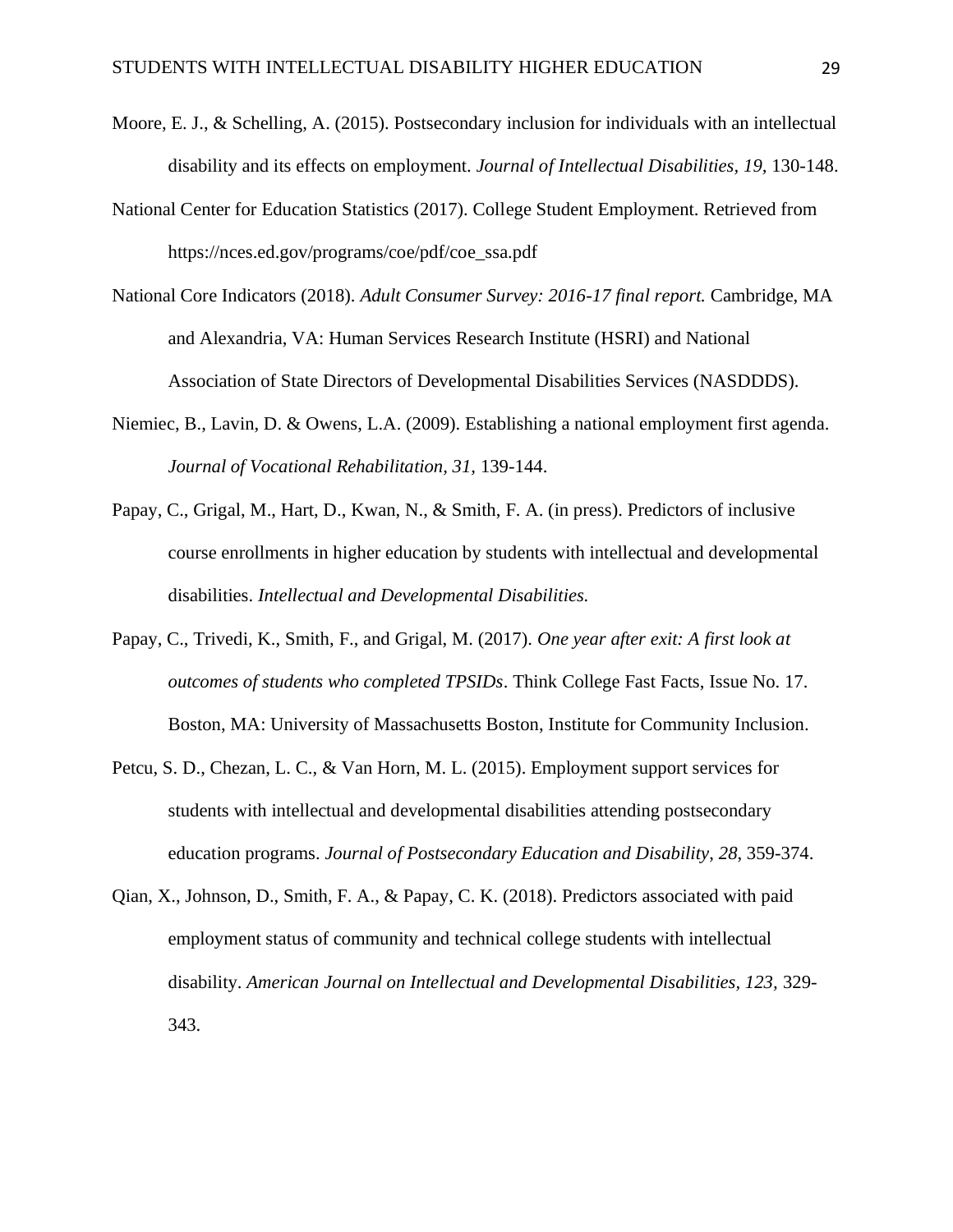- Shanley, J., Weir, C., Grigal. M. (2014). *Credential Development in Inclusive Higher Education Programs. Serving Students with Intellectual Disabilities*. Think College Insight Brief, Issue No. 25. Boston, MA: University of Massachusetts Boston, ICI.
- Smith, F.A., Grigal, M., Sulewski, J. (2012). *The impact of postsecondary education on employment outcomes for transition-age age youth with and without disabilities: a secondary analysis of American Community Survey data*. Think College Insight Brief, Issue No. 15. Boston, MA: University of Massachusetts Boston, Institute for Community Inclusion.
- Smith, F., Grigal, M., & Shepard, J. (2018). *Impact of Postsecondary Education on Employment Outcomes of Youth with Intellectual Disability Served by Vocational Rehabilitation.*  Think College Fast Facts, Issue No. 18. Boston, MA: University of Massachusetts Boston, Institute for Community Inclusion.
- Test, D. W., Mazzotti, V. L., Mustian, A. L., Fowler, C. H., Kortering, L., & Kohler, P. (2009). Evidence-based secondary transition predictors for improving postschool outcomes for students with disabilities. *Career Development for Exceptional Individuals*, *32*, 160-181.
- Wehman, P., Sima, A., Ketchum, J. M., West, M. D., Chan, F., & Luecking, R. (2015). Predictors of successful transition from school to employment for youth with disabilities. *Journal of Occupational Rehabilitation*, *25(2),* 323–334. doi:10.1007/s10926-014-9541-6

Workforce Innovation and Opportunity Act (WIOA) of 2014, P.L. 113- 128, 128 Stat. 1425, 29 U.S.C. §§3101 et seq.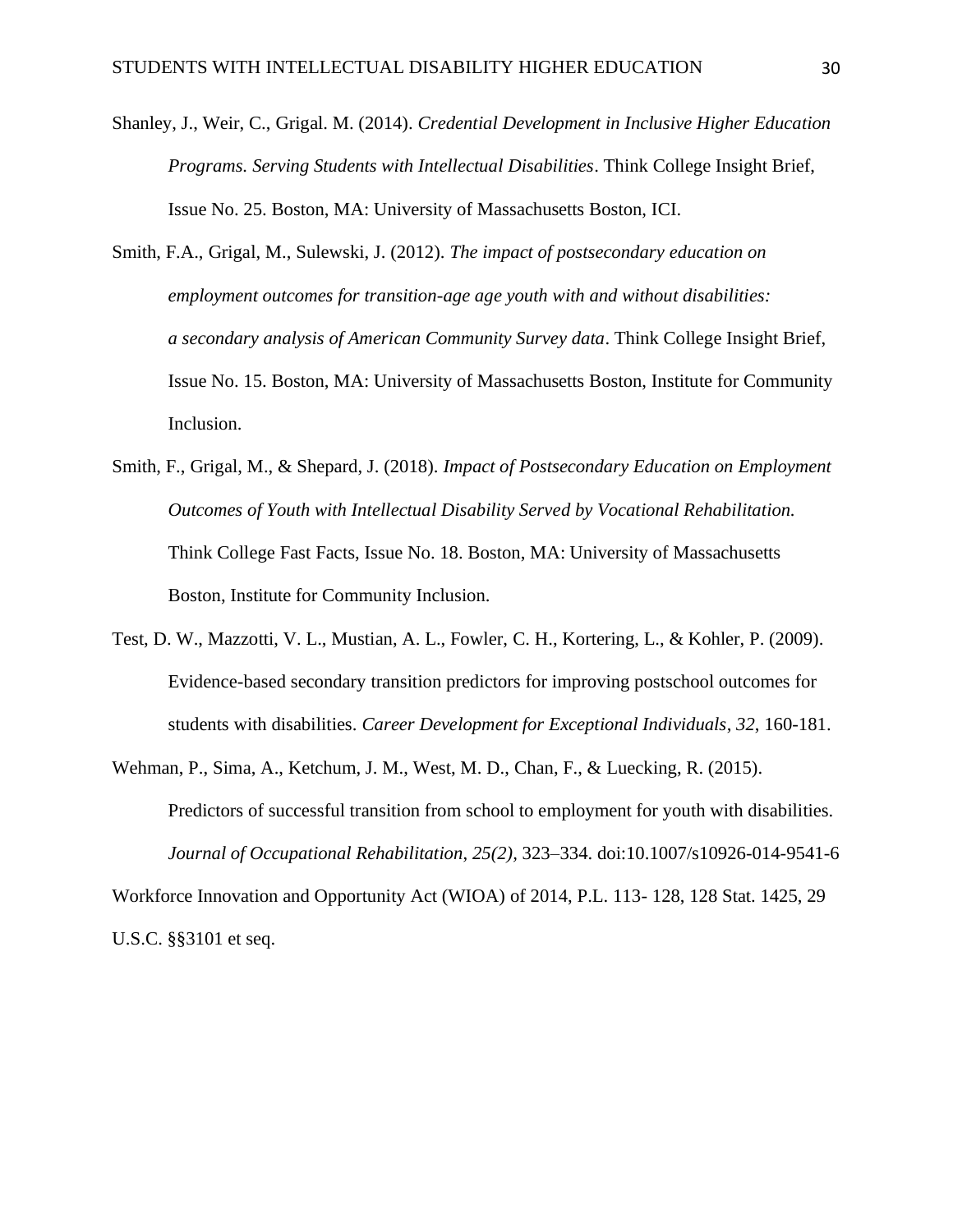| Variable                                     | n   | $\%$ |  |  |
|----------------------------------------------|-----|------|--|--|
| Gender                                       |     |      |  |  |
| Male                                         | 406 | 59.2 |  |  |
| Female                                       | 280 | 40.8 |  |  |
| Race                                         |     |      |  |  |
| White                                        | 534 | 77.8 |  |  |
| <b>Black or African American</b>             | 88  | 12.8 |  |  |
| Asian                                        | 39  | 5.7  |  |  |
| American Indian or Alaska Native             | 7   | 1.0  |  |  |
| Native Hawaiian or other Pacific Islander    | 3   | 0.4  |  |  |
| Ethnicity                                    |     |      |  |  |
| Not Hispanic or Latino                       | 637 | 92.9 |  |  |
| Hispanic or Latino                           | 44  | 6.4  |  |  |
| Missing (Ethnicity not reported)             | 5   | 0.7  |  |  |
| Disability                                   |     |      |  |  |
| Intellectual disability only                 | 488 | 71.1 |  |  |
| Intellectual disability and autism           | 109 | 15.9 |  |  |
| Autism only                                  | 51  | 7.4  |  |  |
| Other                                        | 38  | 5.5  |  |  |
| Ever employed for pay prior to TPSID program |     |      |  |  |
| Yes                                          | 242 | 35.3 |  |  |
| N <sub>o</sub>                               | 376 | 54.8 |  |  |
| Don't Know                                   | 68  | 9.9  |  |  |

*Sample Description: Student Characteristics*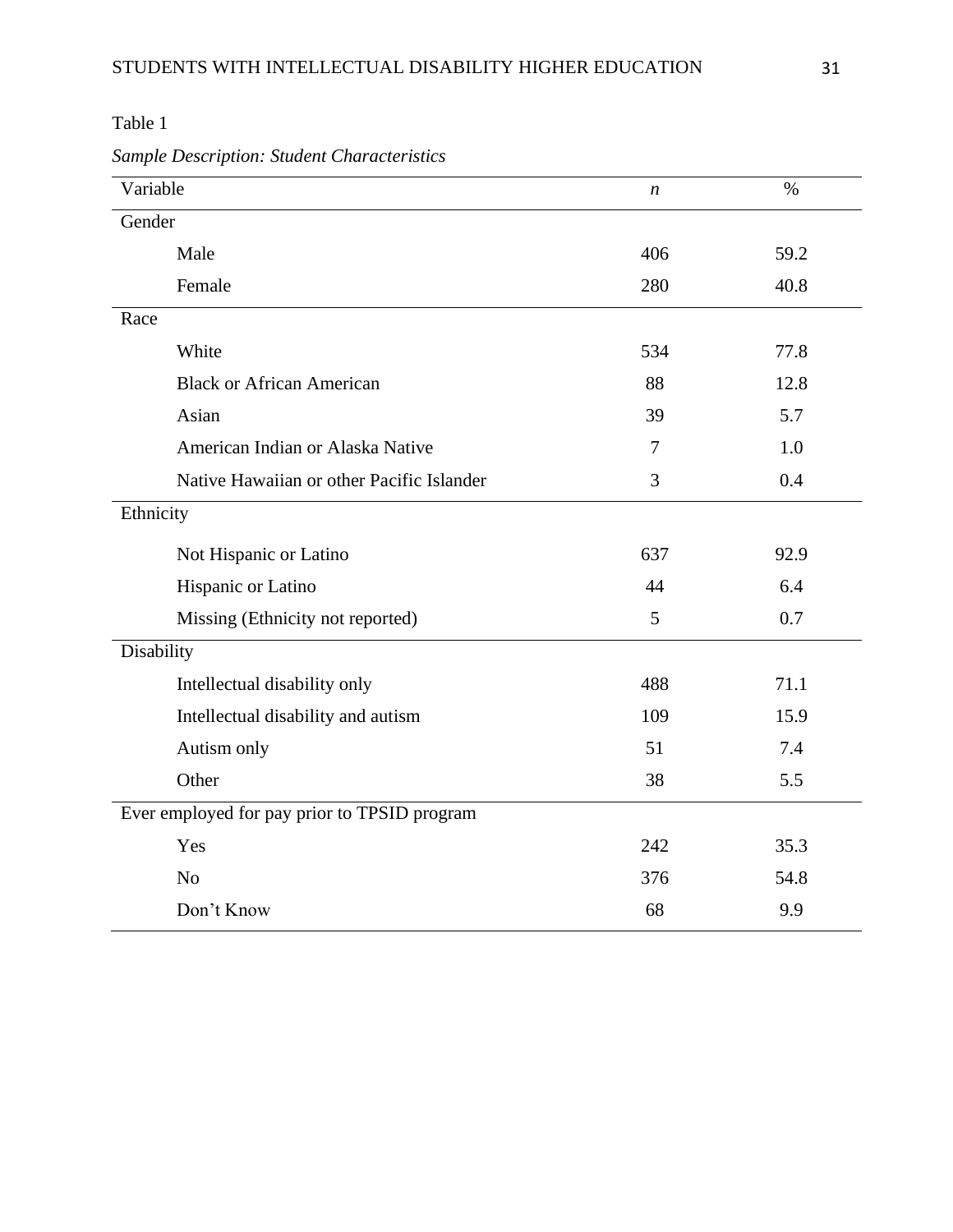| <b>Sample Description: Program Experiences of Students</b> |     |      |
|------------------------------------------------------------|-----|------|
| Program experience                                         | n   | $\%$ |
| Type of institution attended                               |     |      |
| Two-year                                                   | 245 | 35.7 |
| Four-year                                                  | 441 | 64.3 |
| Dual enrollment at any point                               |     |      |
| Yes                                                        | 224 | 32.7 |
| N <sub>o</sub>                                             | 462 | 67.3 |
| Any specialized course enrollments                         |     |      |
| Yes                                                        | 442 | 64.4 |
| N <sub>o</sub>                                             | 244 | 35.6 |
| Obtained a paid job while enrolled in program              |     |      |
| Yes                                                        | 337 | 49.1 |
| N <sub>o</sub>                                             | 349 | 50.9 |
| Engaged in career development experience at any            |     |      |
| point                                                      |     |      |
| Yes                                                        | 595 | 86.7 |
| N <sub>0</sub>                                             | 91  | 13.3 |
| Lived in campus housing at any point                       |     |      |
| Yes                                                        | 244 | 35.6 |
| N <sub>o</sub>                                             | 442 | 64.4 |
| Earned a credential available to all                       |     |      |
| Yes                                                        | 174 | 25.4 |
| N <sub>0</sub>                                             | 512 | 74.6 |
| Earned a credential awarded by the IHE                     |     |      |
| Yes                                                        | 504 | 73.5 |
| N <sub>o</sub>                                             | 182 | 26.5 |
| Had a paid job within 90 days of exit                      |     |      |
| Yes                                                        | 252 | 36.7 |
| N <sub>o</sub>                                             | 434 | 63.3 |
| Number of years students attended                          |     |      |
| 1 year                                                     | 206 | 30.0 |
| 2 years                                                    | 317 | 46.2 |
| 3 years                                                    | 93  | 13.6 |
| 4 years                                                    | 64  | 9.3  |
| 5 years                                                    | 6   | 0.9  |
| Year of exit from program                                  |     |      |
| 2010-11                                                    | 31  | 4.5  |
| 2011-12                                                    | 96  | 14.0 |
| 2012-13                                                    | 152 | 22.2 |
| 2013-14                                                    | 196 | 28.6 |
| 2014-15                                                    | 211 | 30.8 |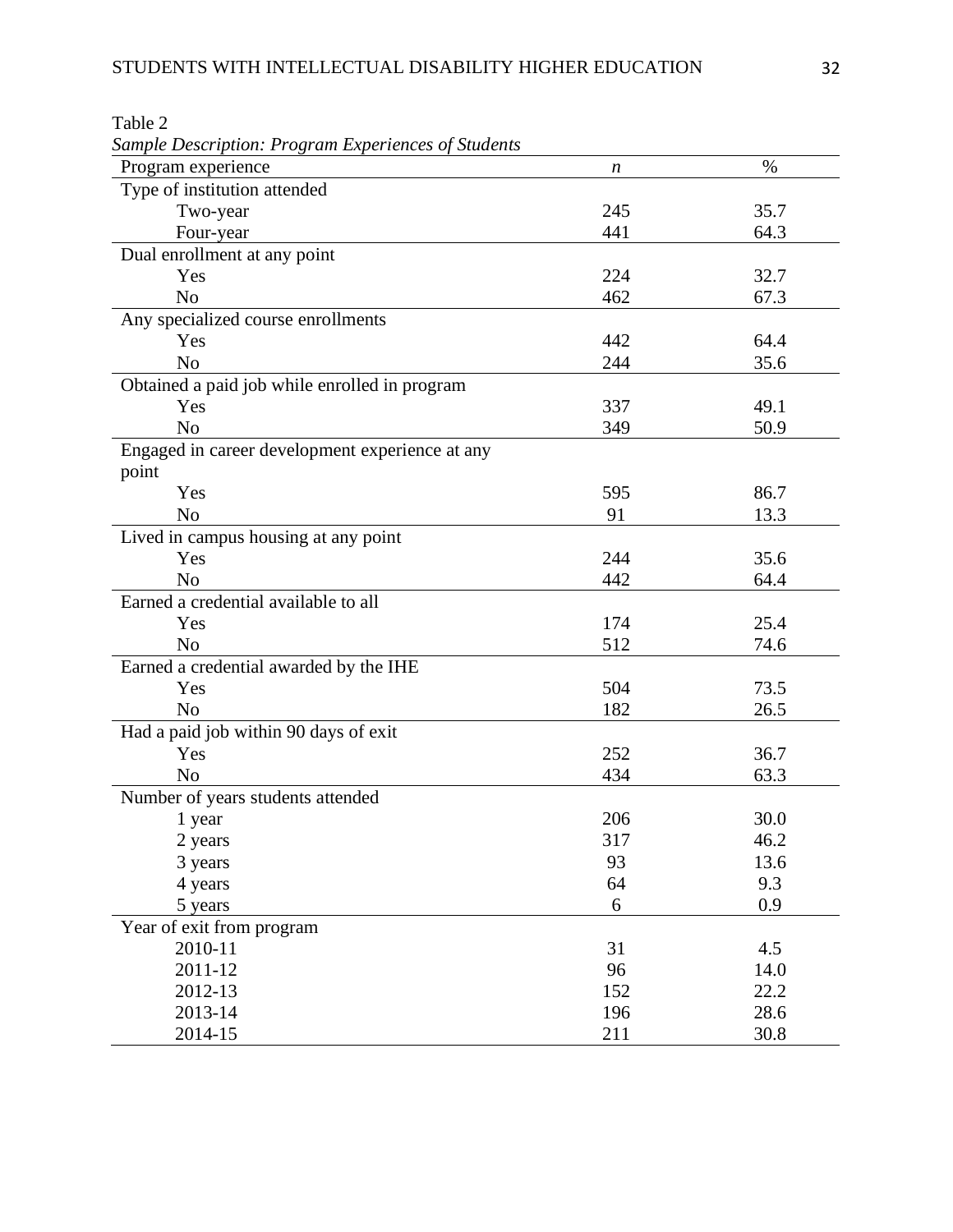# *Logistic Regression Model for Obtaining Paid Employment During Enrollment.*

|                                    |                  |             |                  |                   | 95% CI for odds ratio |       |
|------------------------------------|------------------|-------------|------------------|-------------------|-----------------------|-------|
| Predictor                          | $\boldsymbol{B}$ | $SE$ of $B$ | Significance     | <b>Odds Ratio</b> | Lower                 | Upper |
| Student experiences                |                  |             |                  |                   |                       |       |
| Number of years attended           | 0.724            | 0.132       | $0^*$            | 2.063             | 1.594                 | 2.671 |
| Total specialized enrollments      | $-0.056$         | 0.01        | $0*$             | 0.946             | 0.928                 | 0.964 |
| Type of institution                | 0.392            | 0.221       | 0.076            | 1.481             | 0.96                  | 2.285 |
| Dually enrolled at any point       | 0.375            | 0.2         | 0.061            | 1.454             | 0.983                 | 2.153 |
| Lived in IHE housing at some point | $-0.21$          | 0.204       | 0.302            | 0.81              | 0.544                 | 1.208 |
| Unpaid career development          | 0.234            | 0.322       | 0.468            | 1.263             | 0.672                 | 2.374 |
| Had specialized course instruction | 0.427            | 0.249       | 0.086            | 1.533             | 0.941                 | 2.498 |
| Total inclusive enrollments        | 0.04             | 0.022       | 0.066            | 1.041             | 0.997                 | 1.086 |
| <b>Student characteristics</b>     |                  |             |                  |                   |                       |       |
| Pre-program paid employment        | 0.081            | 0.193       | 0.677            | 1.084             | 0.742                 | 1.584 |
| Constant                           | $-1.938$         | 0.366       | $\boldsymbol{0}$ | 0.144             |                       |       |

Note:  $n = 618$ , CI = confidence intervals. Comparisons are to reference group "0." \*p < .05